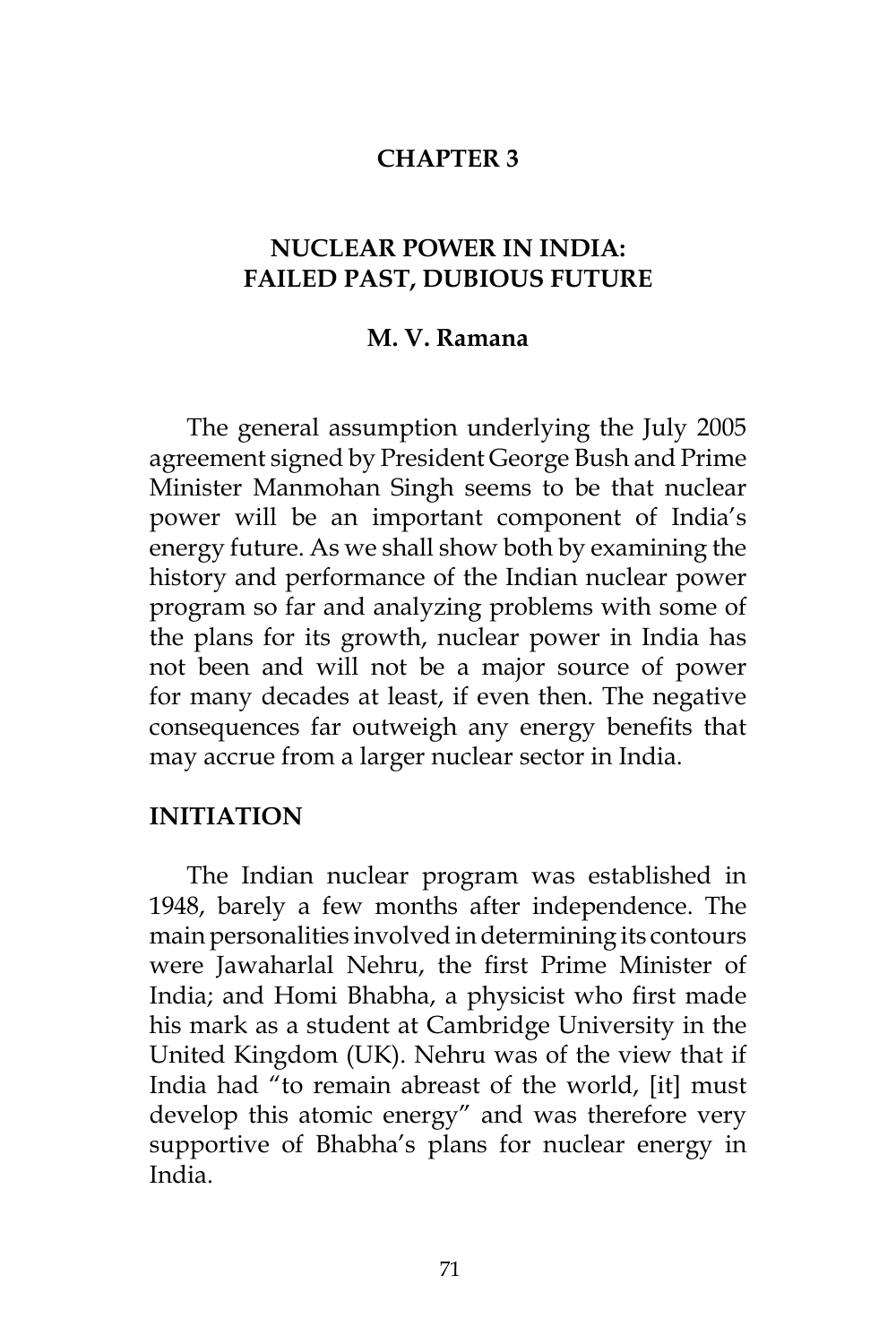The legislative bill enabling the creation of the Atomic Energy Commission (AEC), the apex body in charge of nuclear policy in India, made atomic energy the exclusive responsibility of the state and allowed for a thick layer of secrecy.<sup>1</sup> Nehru gave two reasons, both somewhat disingenuous, for the imposition of secrecy. "The advantage of our research would go to others before we even reaped it, and secondly, it would become impossible for us to cooperate with any country which is prepared to cooperate with us in this matter, because it will not be prepared for the results of researches to become public."

There was some criticism of the secrecy provisions in the assembly as Nehru introduced the bill. One member, Krishnamurthy Rao, compared the bill with the British and American acts and pointed out that the bill did not have mechanisms for oversight, checks, and balances as the U.S. Atomic Energy Act. Further, in the bill passed in the UK, secrecy is restricted only to defense purposes, and Rao asked if, in India, secrecy would be extended also to research for peaceful purposes. Though it may seem surprising for someone who has spoken so eloquently against nuclear weapons, Nehru had to confess: "I do not know how to distinguish the two [peaceful and defense purposes]." Nehru's dilemma is clear from his statements while introducing the bill. On the one hand, he said "I think we must develop it for peaceful purposes." But he went on, "Of course, if we are compelled as a nation to use it for other purposes, possibly no pious sentiments will stop the nation from using it that way."

The connection between developing nuclear energy and acquiring the capacity to build nuclear weapons was clear to Nehru as it was to many of the scientists and statesmen of that period. Indeed, it was perhaps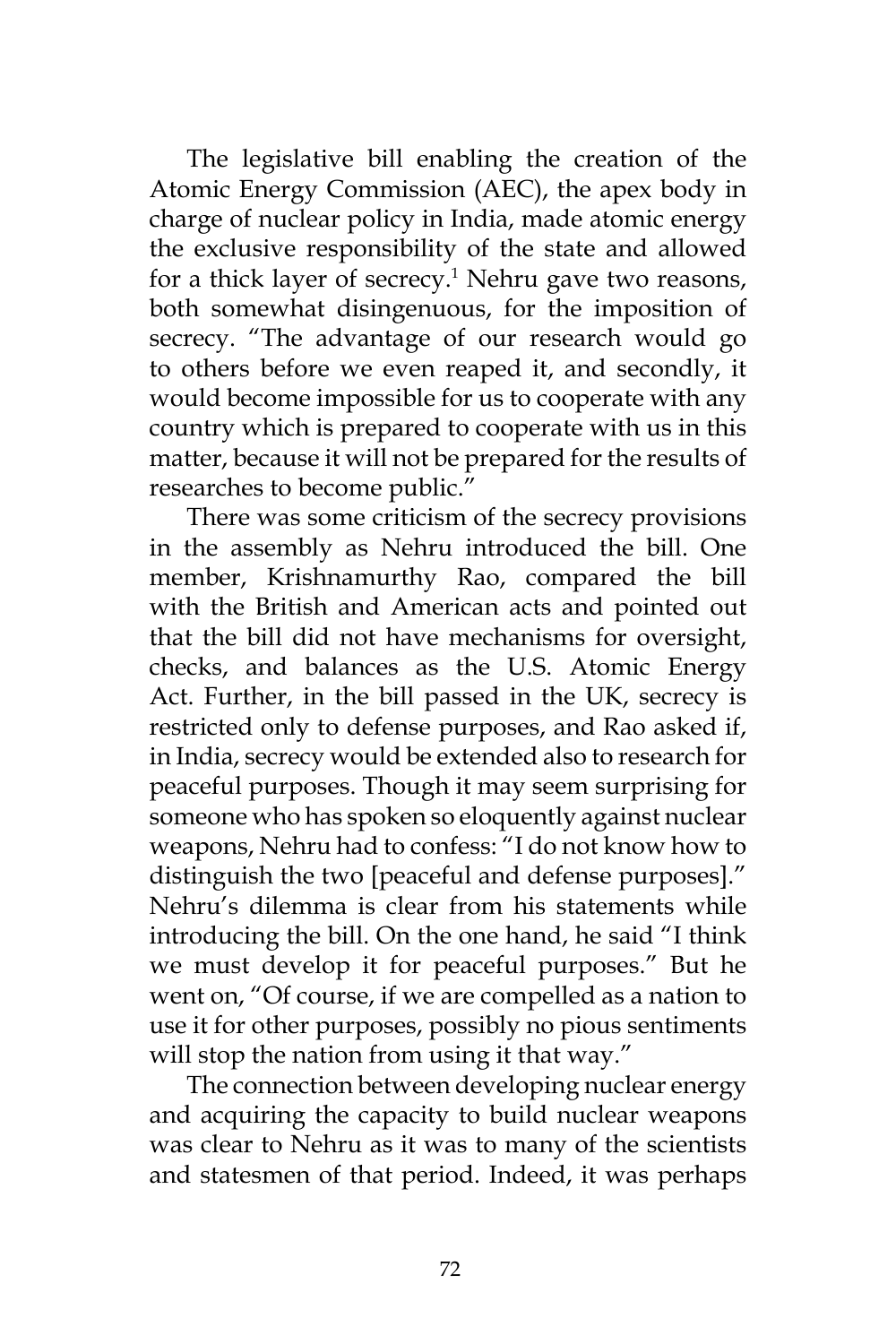more apparent then, in the immediate aftermath of the U.S. bombing of Hiroshima and Nagasaki, than today. Those developing the Indian nuclear program were no exception, and their plans accounted for the possibility that the facilities constructed and expertise gained could be used for military purposes.

## **ORGANIZATIONS AND STRUCTURE**

The nuclear establishment in India enjoys unique access to political authority and is protected from external oversight. Unlike most policy matters where the cabinet has the ultimate authority, the AEC is under the direct charge of the Prime Minister. This structure makes it difficult for most politicians or bureaucrats, let alone the public, to challenge nuclear policies or practices.

The role of the AEC is to formulate the policies and programs. The actual execution of these policies is carried out by the Department of Atomic Energy (DAE), which was set up in 1954. The DAE has set up a number of associated or subsidiary organizations. These include five research centers, five governmentowned companies ("public sector enterprises"), three industrial organizations, and three service organizations.

Among government-owned companies, the Nuclear Power Corporation is responsible for designing, constructing, and operating the nuclear power plants within the first stage nuclear power program (i.e., not breeder reactors, which are the responsibility of another government-owned company called BHAVINI), and the Uranium Corporation of India Limited is in charge of mining and milling of uranium. Industrial organizations include the Heavy Water Board, in charge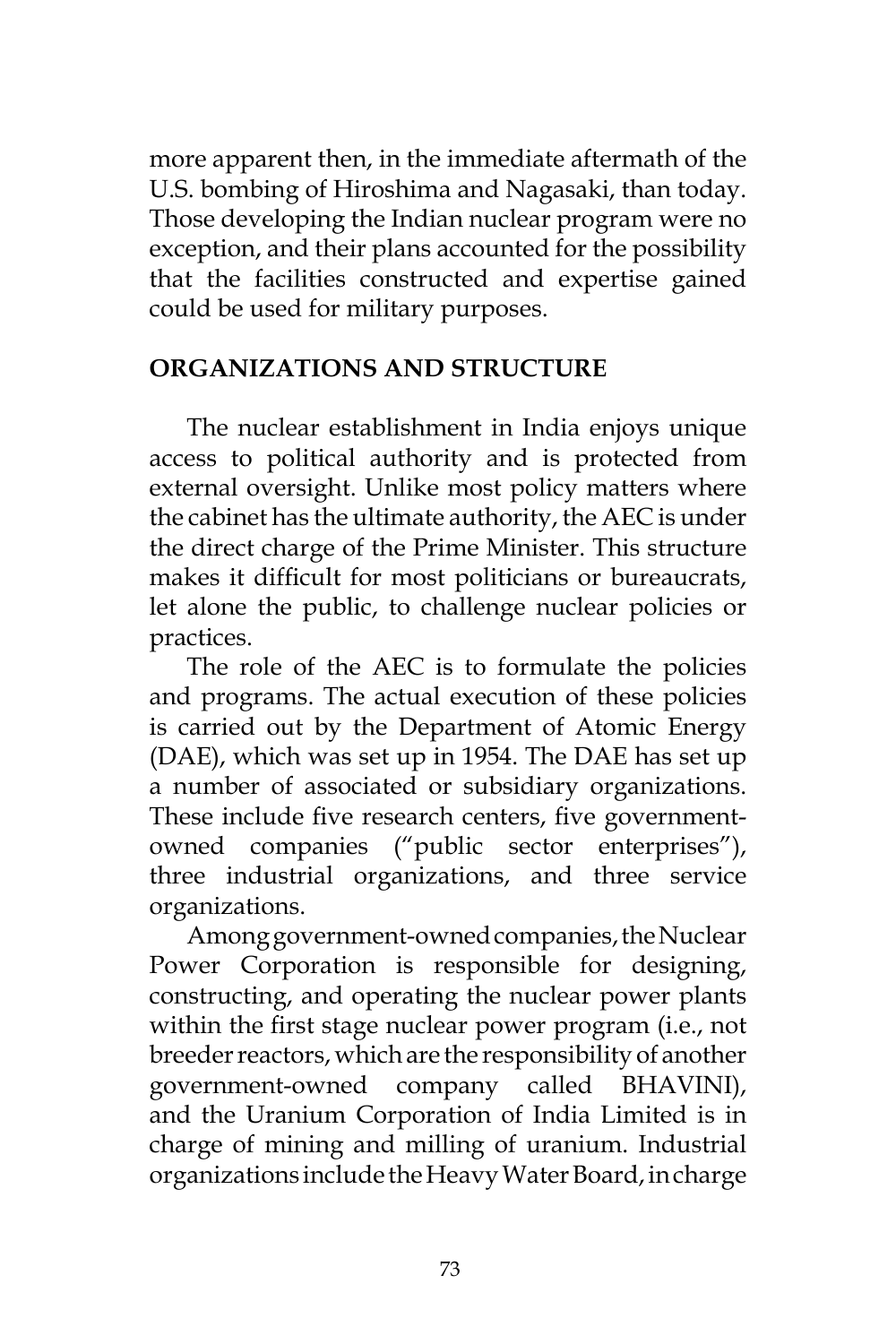of the many plants that produce heavy water; and the Nuclear Fuel Complex, which manufactures the fuel for the nuclear reactors. The best known research centers are the Bhabha Atomic Research Centre (BARC), the most important facility involved in nuclear weapons research; and the Indira Gandhi Centre for Atomic Research, where the breeder program was cultivated.

For a long time, the DAE did not have a separate safety division. It was only in 1972 that the DAE constituted an internal Safety Review Committee. In 1983, the Atomic Energy Regulatory Board (AERB) was set up to oversee and enforce safety in *all* nuclear operations. This was modified in 2000 to exclude nuclear weapons facilities.

The AERB reports to the AEC, which is headed by the head of the DAE. The Chairman of the Nuclear Power Corporation (NPC) is also a member of the AEC. Thus, both the DAE and the NPC exercise administrative powers over the AERB. This lack of independence is in direct contravention of the international Convention on Nuclear Safety, of which India is a signatory.

#### **EXTERNAL INPUTS**

Despite much rhetoric about self reliance and indigenous development, the AEC sought and received ample help from other countries. In June 1954, Bhabha requested Sir John Cockroft, an important figure in the British atomic program and a colleague of Bhabha's during his Cambridge days, to help India build a low power research reactor. A few months later Cockroft offered detailed engineering drawings, technical data, and enriched uranium fuel rods for a "swimming pool reactor." The AEC accepted with alacrity and the first "indigenous" reactor, Apsara, became critical in August 1956.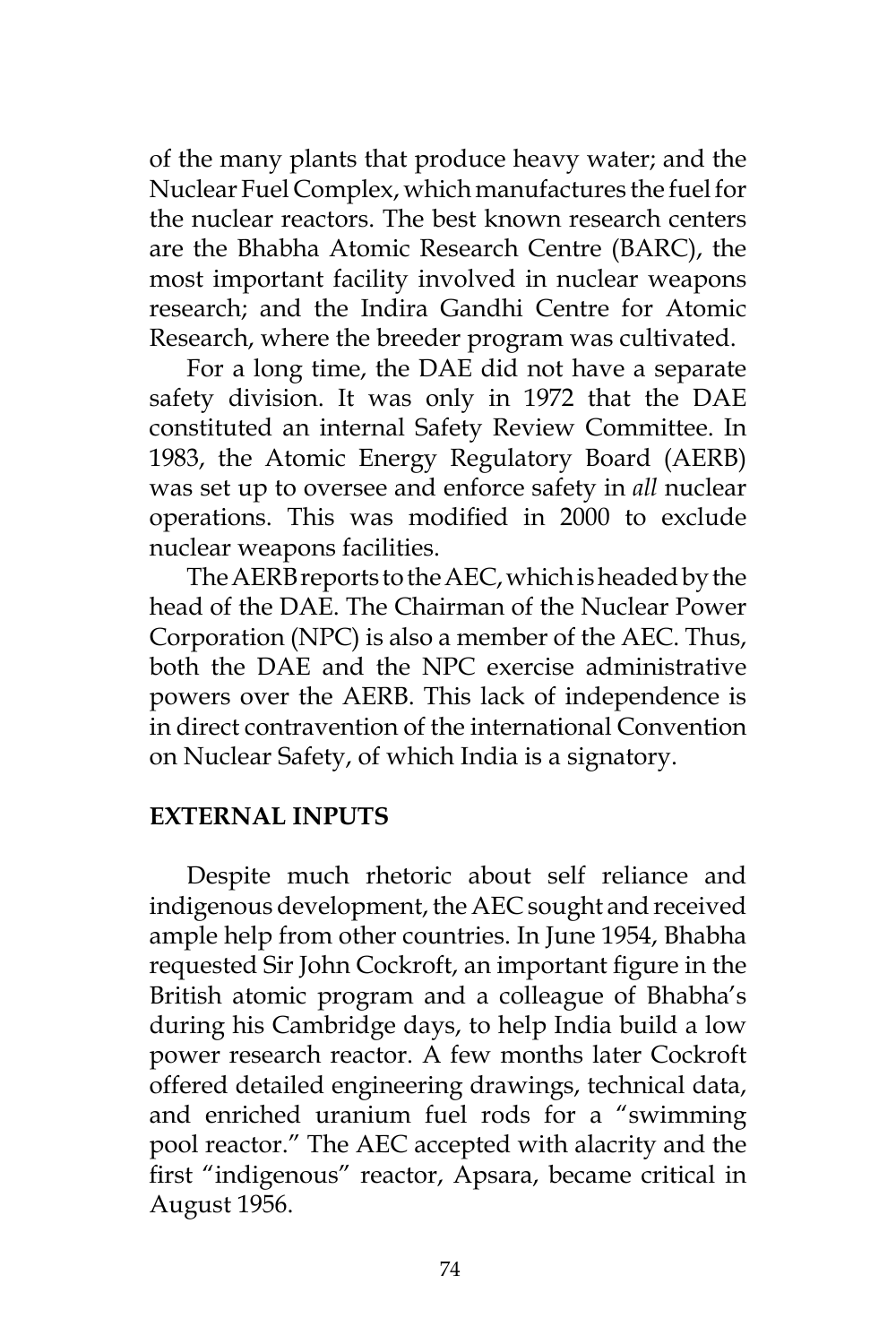The second reactor to be set up was CIRUS—a 40 megawatt (MW) heavy water moderated, light water cooled, natural uranium fueled reactor using the same design as the Canadian NRX reactor. This deal involved another former Cambridge contemporary of Bhabha's, W. Bennett Lewis, then a senior official with Atomic Energy of Canada. It was supplied by Canada as part of its Colombo plan—a plan that was, in the words of Robert Bothwell, "premised on the relation between misery and poverty and communism." The occasion for the announcement of the gift was the 1955 Geneva conference on the peaceful uses of atomic energy. Based on the 1953 Atoms for Peace speech by President Dwight D. Eisenhower, the conference was the scene of much cold war-era maneuvering, as well as an opportunity for countries to exhibit their nuclear wares and woo potential customers.

A few Canadian diplomats realized that this could lead to potential acquisition of weapons useable plutonium by India. The NRX reactor was known to be an efficient producer of plutonium because of its high neutron economy. Nevertheless, the initiative went through because it was assumed that India would be able to acquire a reactor from some other source. Despite consistent efforts on the part of the Canadians, India, led by Bhabha, adamantly refused to accept any kind of voluntary controls or safeguards on the spent fuel produced.

When it suited his purposes, however, Bhabha did accept safeguards. Examples of this are the reactors at Tarapur (TAPS I and II) and Rawatbhata (RAPS I and II). Bhabha's speech in 1956 at a conference on the International Atomic Energy Agency's (IAEA) statute makes clear the strategy he adopted. Bhabha said,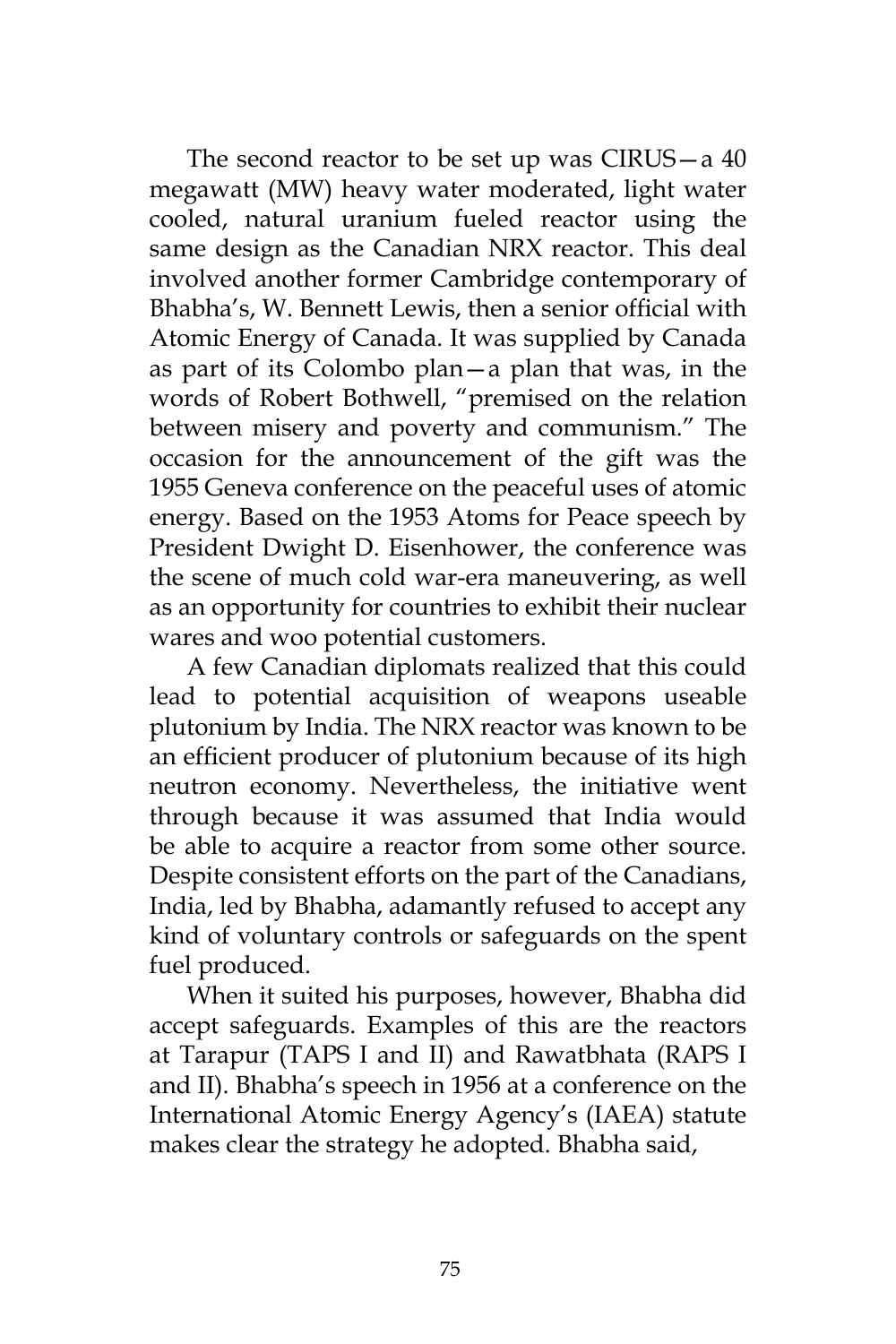[T]here are many states, technically advanced, which may undertake with Agency aid, fulfilling all the present safeguards, but in addition run their own parallel programs independently of the Agency in which they could use the experience and know-how obtained in Agency-aided projects, without being subject in any way to the system of safeguards.

The construction of CIRUS also required help from the United States, which supplied the heavy water needed for the reactor. Likewise, it was an American firm, Vitro International, which was awarded the contract to prepare blueprints for the first reprocessing plant at Trombay. The plant was used to separate plutonium from the spent fuel rods irradiated at the CIRUS reactor; the plutonium was then used in India's first nuclear weapons test of 1974. Between 1955 and 1974, 1,104 Indian scientists were sent to various U.S. facilities; 263 were trained at Canadian facilities prior to 1971<sup>2</sup>

Despite India terming the test a "Peaceful Nuclear Explosion" and launching a diplomatic offensive trying to prove that it was indeed peaceful, the 1974 test ended the period of extensive foreign support to the nuclear program. The international community, led by Canada and the United States, which were incensed by India's use of plutonium from CIRUS that had been given to India for purely peaceful purposes, cut off most material transfers relating to the nuclear program. It also resulted in the setting up of nuclear material multilateral control regimes. However, a little advertised fact is that various nuclear facilities still procured components from abroad, and foreign consultants continued to be hired for Indian nuclear projects, though only to a small extent. DAE personnel still had access to nuclear literature and participated in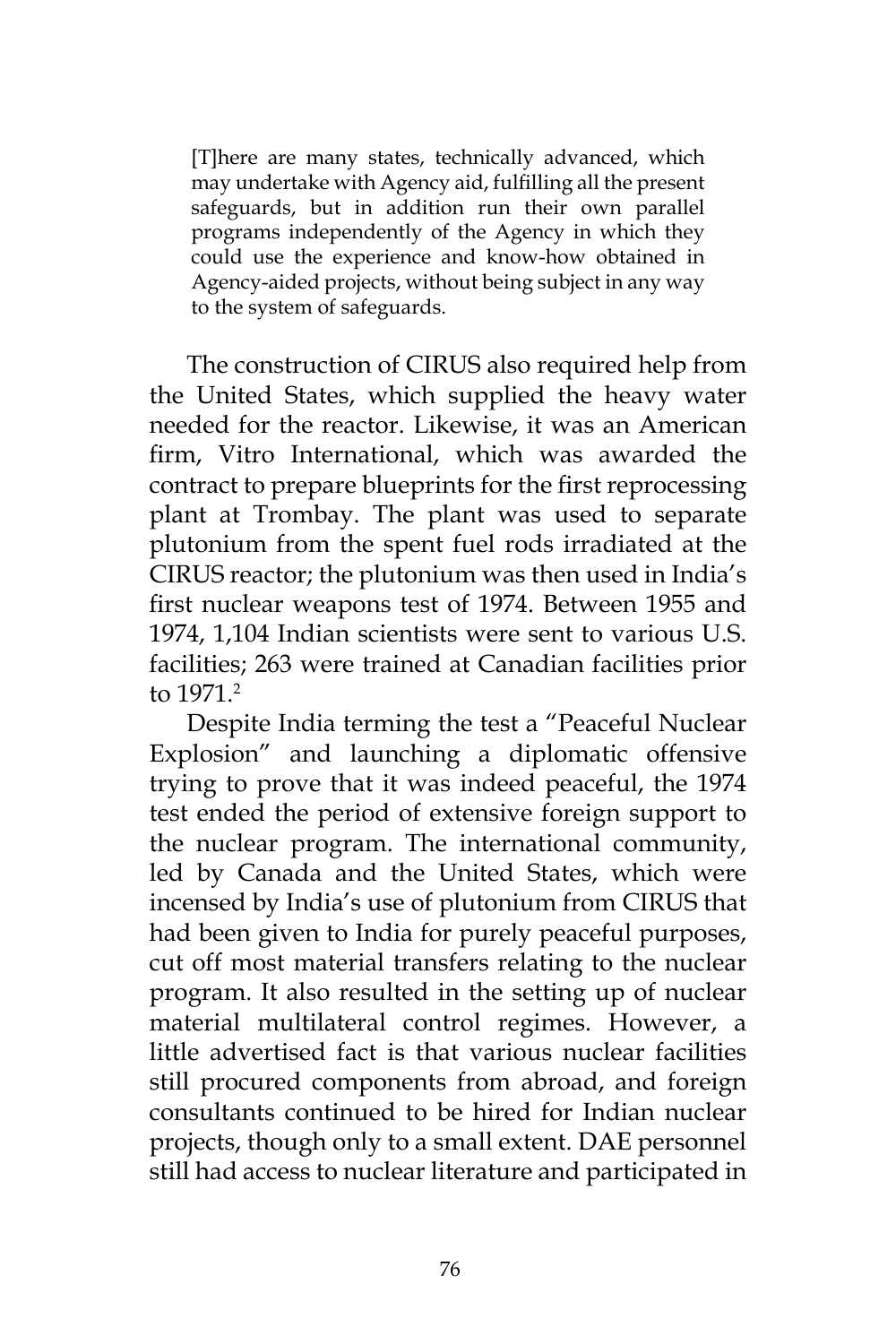international conferences where technical details were discussed freely.

## **PROJECTIONS AND ACHIEVEMENTS**

From the very beginning, plans for the Indian nuclear program were ambitious and envisaged covering the entire nuclear fuel cycle. Over the years, apart from nuclear reactors, India also developed facilities for mining uranium, fabricating fuel, manufacturing heavy water, reprocessing spent fuel to extract plutonium and, on a somewhat limited scale, enriching uranium. Investment in this wide range of activities often was uneconomical. But it was justified on the grounds of self-sufficiency, a theme popular in India.

The other justification often offered was a grand three-stage program, first announced in 1954, for the development of nuclear energy in the country. The three-stage program was, for example, the proffered justification for the early acquisition of reprocessing technology. The first stage of the three-phase strategy involves the use of uranium fuel in heavy water reactors, followed by reprocessing the irradiated spent fuel to extract plutonium. In the second stage, the plutonium from reprocessed spent fuel from pressurized heavy water reactors (PHWR) is used in the nuclear cores of fast breeder reactors. These nuclear cores could be surrounded by a "blanket" of either depleted uranium or thorium to produce more plutonium or uranium-233 respectively. So to ensure that there is adequate plutonium to fuel these second stage breeder reactors, a sufficiently large fleet of such breeder reactors with uranium blankets would have to be commissioned before thorium blankets are introduced. The third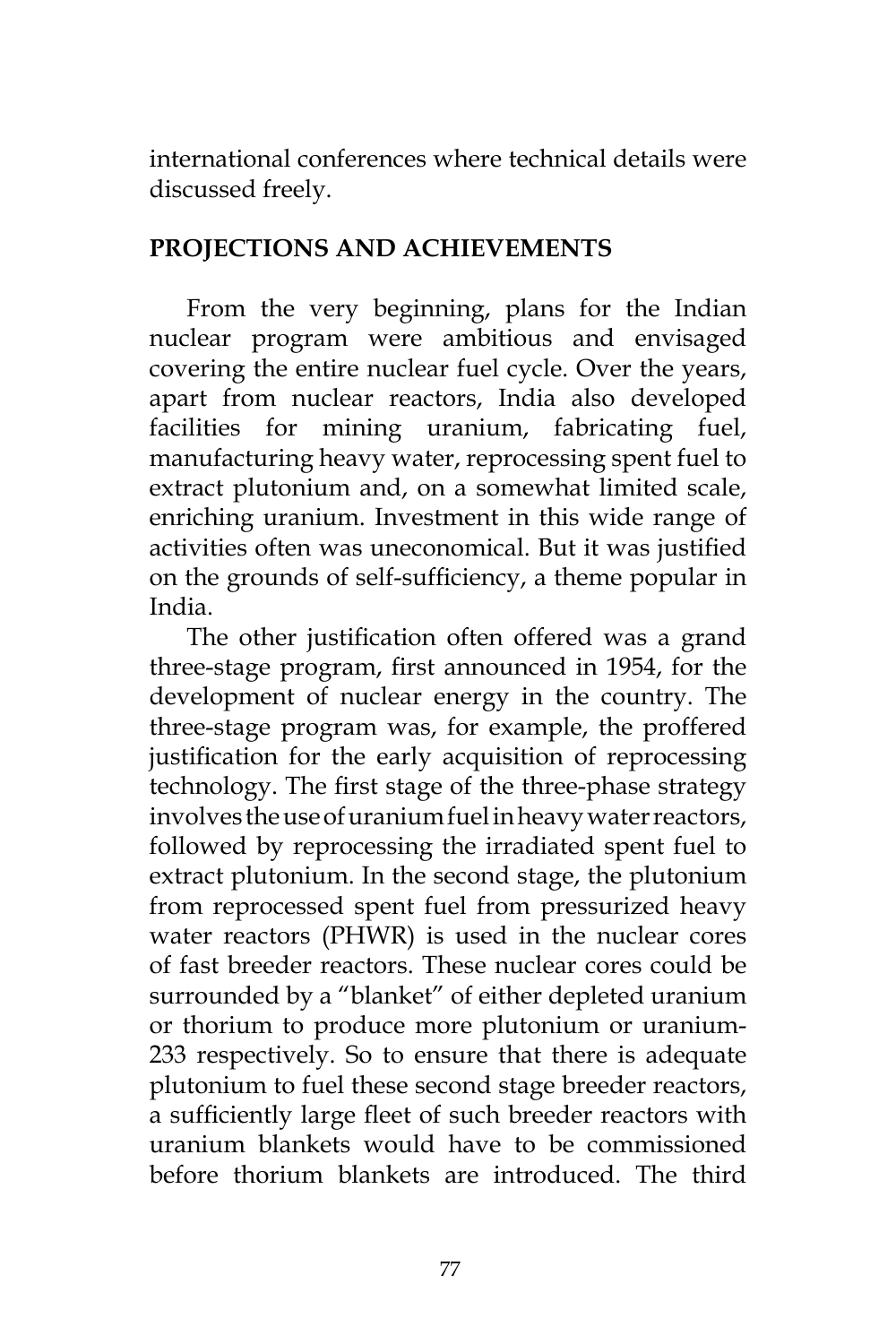stage involves breeder reactors using uranium-233 in their cores and thorium in their blankets.

On the basis of this plan and assuming optimistic development times, Bhabha announced that there would be 8,000 MW of nuclear power in the country by 1980. As the years progressed, these predictions were to increase. By 1962, the prediction was that nuclear energy would generate 20-25,000 MW by 1987, and by 1969, the AEC predicted that by 2000 there would be 43,500 MW of nuclear generating capacity. All of this was before a single unit of nuclear electricity was produced in the country.

Reality was quite different. Installed capacity in 1979-80 was about 600 MW, about 950 MW in 1987, and 2720 MW in 2000. The only explanation that the AEC has offered for its failures has been to blame the cessation of foreign cooperation following the 1974 nuclear weapons test. At the same time, these sanctions also provided the DAE with an opportunity: Each development, no matter how small or routine, could be portrayed as a heroic success, achieved in the face of staunch opposition by other countries and impossible odds; while any failures could be passed off as a result of the determination of other countries to block and prevent India achieving technological advancement.

Such continued failures were not because of a paucity of resources. Practically all governments have favored nuclear energy, and the DAE's budgets have always been high. The only period when the DAE did not get all that it asked for (and therefore considers the dark years) were the early 1990s, a period marked by cutbacks on government spending as part of an effort at economic liberalization. But this trend was reversed with the 1998 nuclear weapons tests; since then the DAE's budget has increased from Rs. 18.4 billions in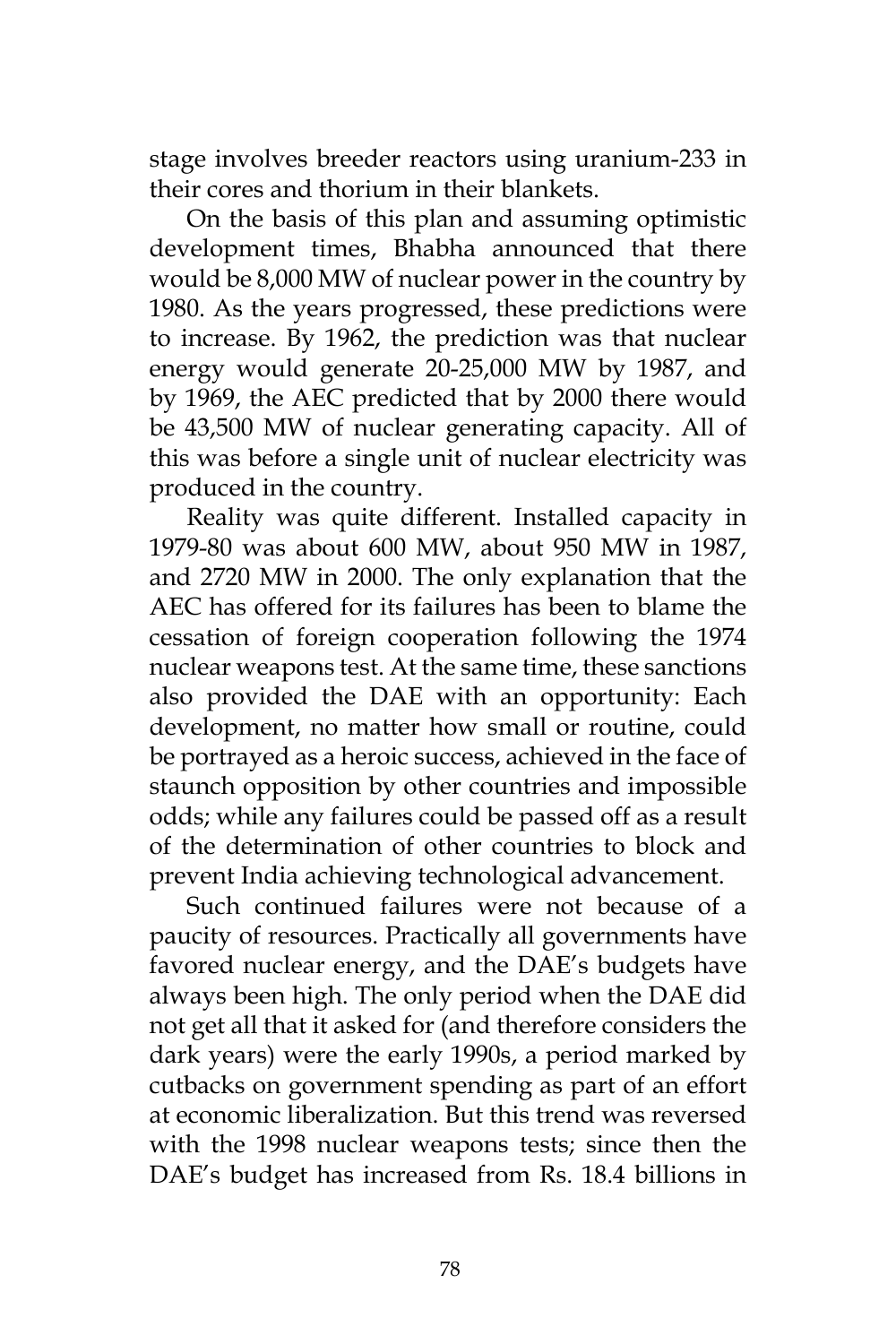1997-98 to Rs. 55 billions in 2006-07, i.e., more than doubled even in real terms.<sup>3</sup>

The high allocations for the DAE have come at the cost of promoting other, more sustainable, sources of power. In 2002-03, for example, the DAE was allocated Rs. 33.5 billions, dwarfing in comparison the Rs. 4.7 billions allocated to the Ministry of Non-conventional Energy Sources (MNES), which is in charge of developing solar, wind, small hydro, and biomassbased power. Despite the smaller allocations, installed capacity of these sources was 4,800 MW (as compared to 3,310 MW of nuclear energy). While their contribution to actual electricity generated would be smaller since these are intermittent sources of power, they have much lower operations and maintenance costs. Further, most of these programs, like the wind energy program, started in earnest only in the last decade or two, and there is ample scope for improvement.

Today, notwithstanding over 5 decades of sustained and lavish government support, nuclear power amounts to just 3,310 MW, less than 3 percent of the country's total electricity generation capacity. Over the next few years, this capacity is to increase, largely because of the importation of two 1,000 MW reactors from Russia. The DAE has only just started operating a reactor not fully based on an imported design, a 540 MW heavy water reactor, which is scaled up from the design of the 220 MW reactor that was imported from Canada.

Despite this less than modest history and the hand wringing about international sanctions, the DAE has continued to make extravagant predictions. The current projections are for 20,000 MW by the year 2020 and for 207,000 to 275,000 MW by the year 2052. The likelihood of these goals being met is slim at best. But even if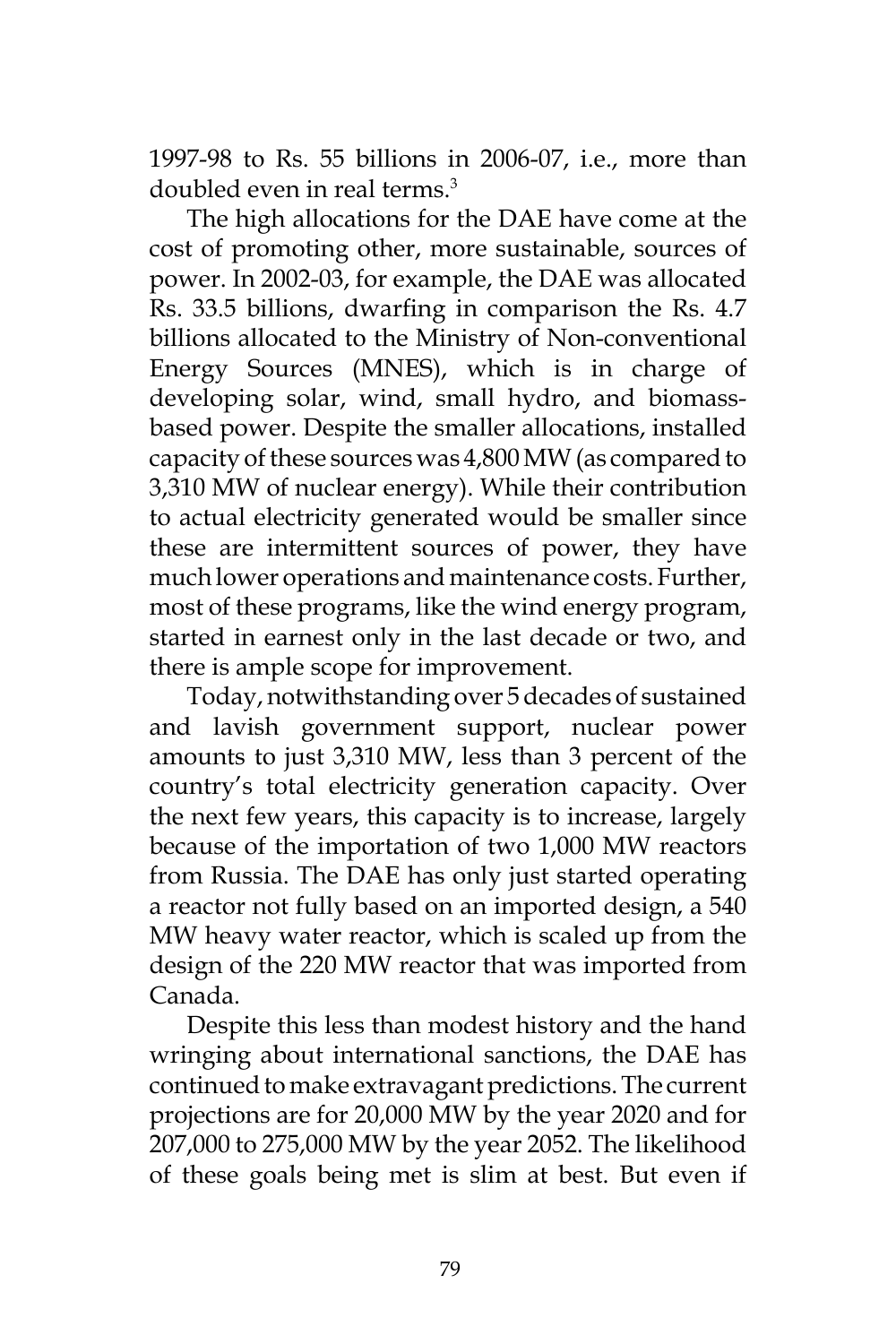they are met, nuclear power would still contribute only about 8-10 percent of the projected electricity capacity in 2020, and about 20 percent in 2052. There is thus little chance of nuclear electricity becoming a significant source of power for India anytime over the next several decades.

### **BREEDER REACTORS**

One key element in the DAE's plans for the future of nuclear power in India is a large number of breeder reactors. While country after country has abandoned breeder reactors as unsafe and uneconomical, the DAE stubbornly has been ploughing a lone furrow, heroically in its own eyes as well as in the eyes of the handful of breeder enthusiasts elsewhere, but needlessly by most other counts. Reliance on an unproven technology, or more precisely a technology shown to be unreliable in most countries that have experimented with it, is another strategy that makes it likely that nuclear power will never become a major source of electricity in India.

Despite grand pronouncements for 5 decades about the three stage nuclear program where the second and third stages involve breeder reactors, all that the DAE has to show is a pilot scale Fast Breeder Test Reactor (FBTR). The DAE has claimed that the "technology for design, construction and operation of FBRs has been demonstrated at Kalpakkam with the establishment of the IGCAR, where over the past 25 years, a 40 megawatt thermal (MWt)/13 megawatt electric (MWe) FBTR and various research and development laboratories . . . have been set up." However, the FBTR has not been easy to build or operate, and the experience with it has only demonstrated how difficult breeder reactor technology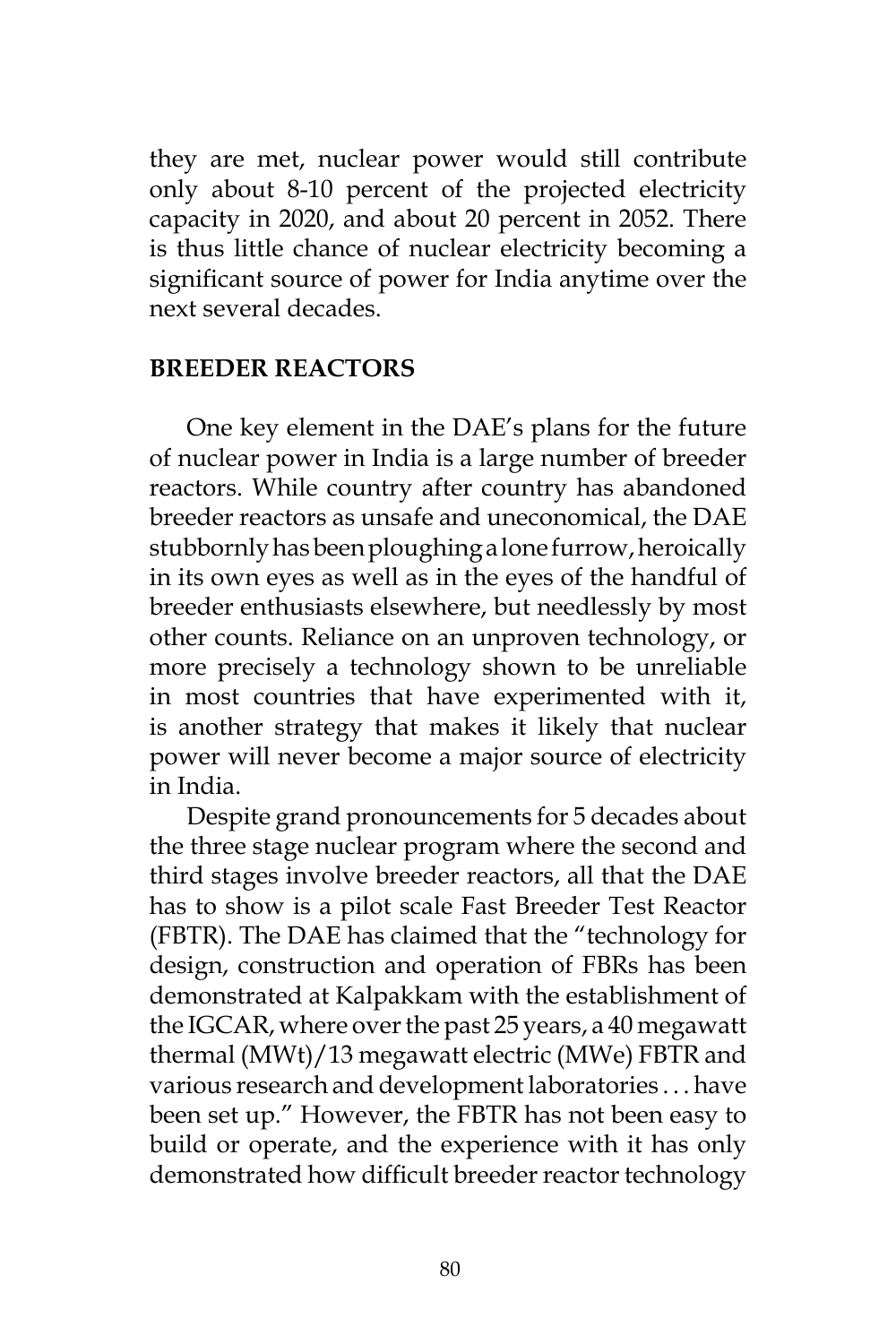is. Neither has it ever operated at the advertised 40 MWt; the best it has managed is 17.5 MWt (2.8 MWe), and that well over a decade after criticality.

Work on the FBTR started in 1971, and it was anticipated that the reactor would be commissioned in 1976. But the reactor attained criticality only in October 1985, at a fraction of the original design power. Since it was commissioned, the FBTR suffered numerous accidents and component failures. Some of the incidents and accidents involving the FBTR during just the first 5 years include the following:

- In 1987, there was leakage of Nitrogen in the flanges/valves of the preheating. Later that year "a complex mechanical interaction due to fuel handling error in the reactor damaged certain 'in-vessel' components." This took 2 years to rectify.
- In September 1988, problems of failure of the cores of the trailing cables were noticed during the process of retrieval of damaged subassemblies in the reactor.
- In February 1989, the load cell failed, and the Capsule Transfer Gripper (CTG) got damaged. This was rectified in April 1989.
- In July 1989, the reactor was shut down as the desired availability factor could not be achieved due to noise pick-up by the reactor protection logic and unsatisfactory operation of speed control system for primary sodium pumps.
- In November 1989, due to certain construction deficiencies, interference of the hangers with the complimentary shielding was observed in the primary sodium system.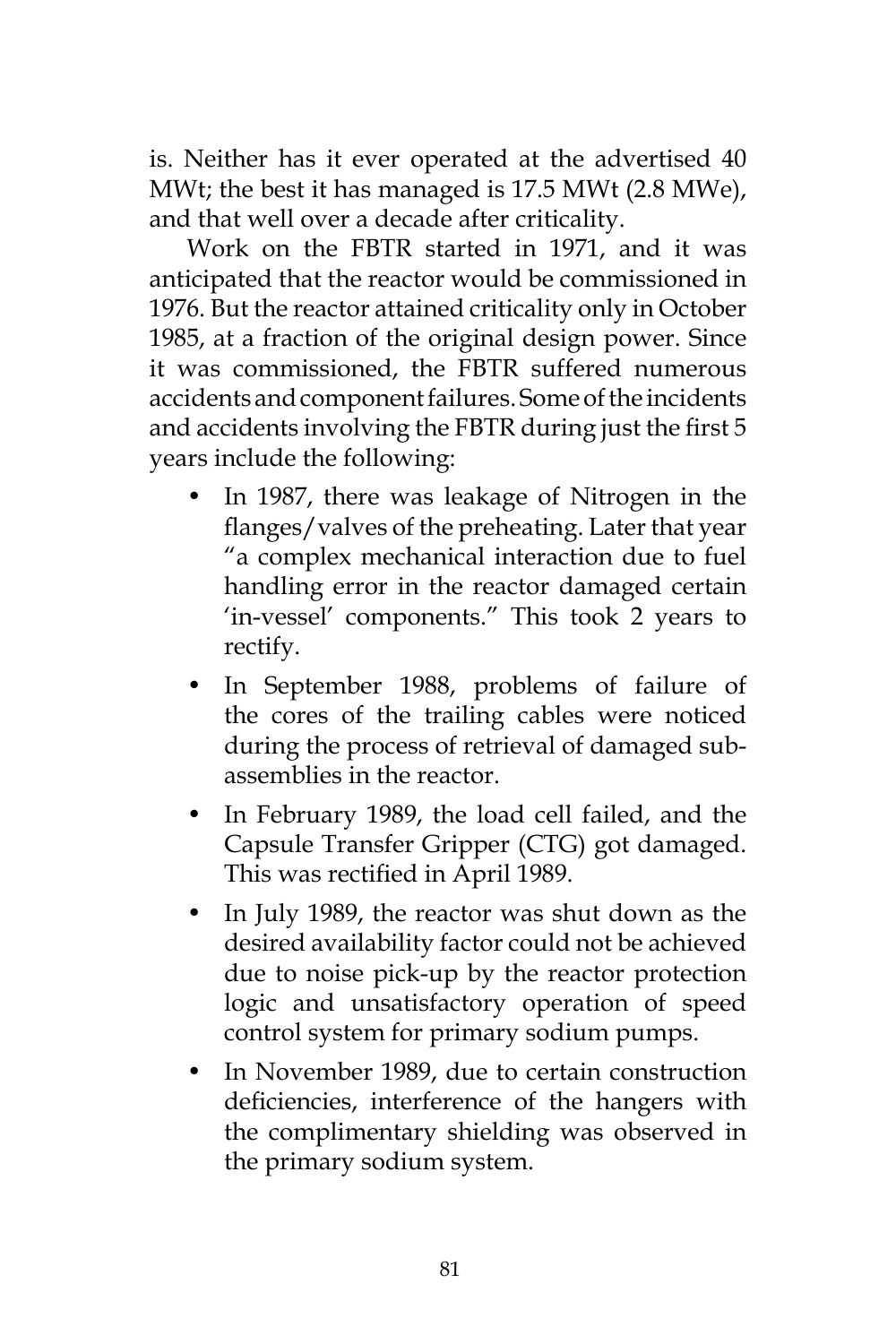The litany of accidents and incidents continued through the 1990s. It was only in 2000 that the FBTR even managed to operate continuously for 53 days.

On the basis of this experience, spotty at best, the DAE has started to build a 1,250 MWt breeder, the Prototype Fast Breeder Reactor (PFBR), scaling up the FBTR by a factor of about 70. Instead of the carbide fuel used in the FBTR, the PFBR will use plutonium and uranium oxide based fuel that the DAE has no experience with. All of this adds up to a recipe for cost and time overruns, as well as operational difficulties, with the PFBR.

The PFBR has been talked about for a long time. Plans have been made beginning over 2 decades ago. The first expenditures on the PFBR were made in 1987-88. In 1990, it was reported that the government had "recently approved the reactor's preliminary design and has awarded construction permits" and that the reactor would be on line by 2000. In 2001, the chairman of the AEC announced that the PFBR would be commissioned by 2008. Construction of the reactor finally was started in October 2004 and is now expected to be commissioned in 2010. There already may have been a further setback due to the disastrous tsunami of December 2004. Given that even the second stage of the three-stage nuclear program is yet to start, more than 50 years after the initial announcement, the thirdstage—breeders involving thorium and uranium-233 is unlikely to materialize anytime in the foreseeable future.

Such delays may well be a blessing in disguise. Both safety and economical arguments weigh against breeder reactors. There are several reasons why accidents involving fast breeders are both more likely and could cause greater damage to public health than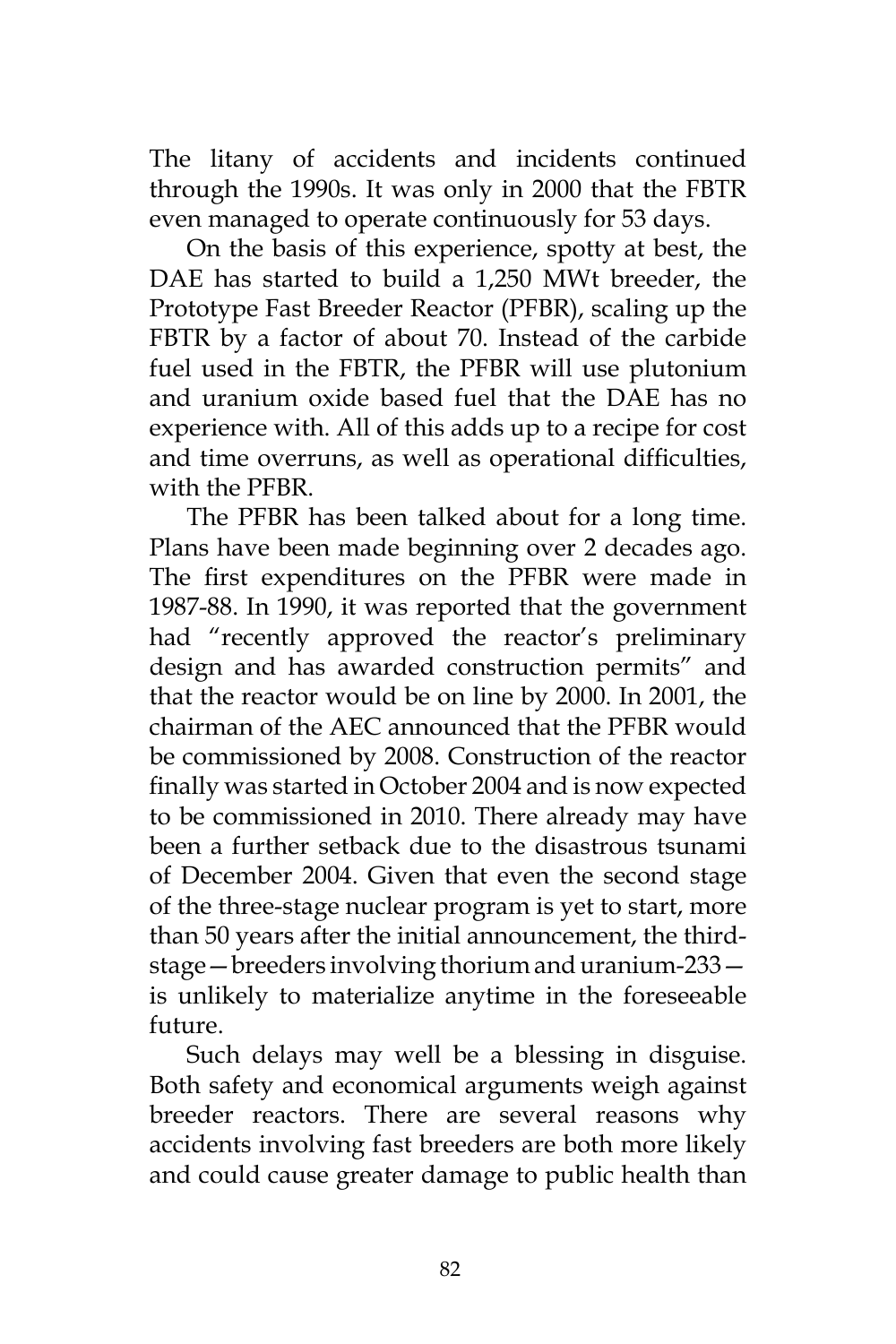other power generation systems. One problem arises from the use of liquid (molten) sodium to transport heat from the reactor core. Sodium is highly reactive; it burns when exposed to air and reacts violently with water. Therefore there are risks associated with leaks, sodium fires, and explosive steam-sodium interactions.

Unlike small test reactors (such as the FBTR), large fast breeder reactors often have what is called a positive sodium void coefficient. What this means is that if for some reason the sodium were to heat up and vaporize, then it would increase the reactivity of the core of the reactor. If the operating system failed to insert control rods fast enough, the increased reactivity would, in turn, heat up the sodium further; this chain could ultimately cause a fuel meltdown into a supercritical configuration and a small nuclear explosion.

Another problem arises from the use of mixed oxide fuel (MOX) in the PFBR. Because the fuel contains plutonium that is about 30,000 times more radioactive than uranium-235, there are more severe health effects coming from exposure (especially through inhalation) to this fuel. Further, the spent fuel from FBR typically has a greater buildup of highly radioactive fission products. Thus, the impacts of a full-scale (beyond design basis) accident would be much more severe than in a light water or heavy water reactor.

The plutonium or uranium-233 (derived from thorium) that provides the basic fissile material required to drive the reactor is extracted by chemically treating highly radioactive spent fuel at reprocessing plants, producing large quantities of radioactive wastes during the process. Reprocessing is also prone to accidents. Indeed, it was an accident at the Kalpakkam Reprocessing Plant on January 21, 2003, when six workers were exposed to dangerously high levels of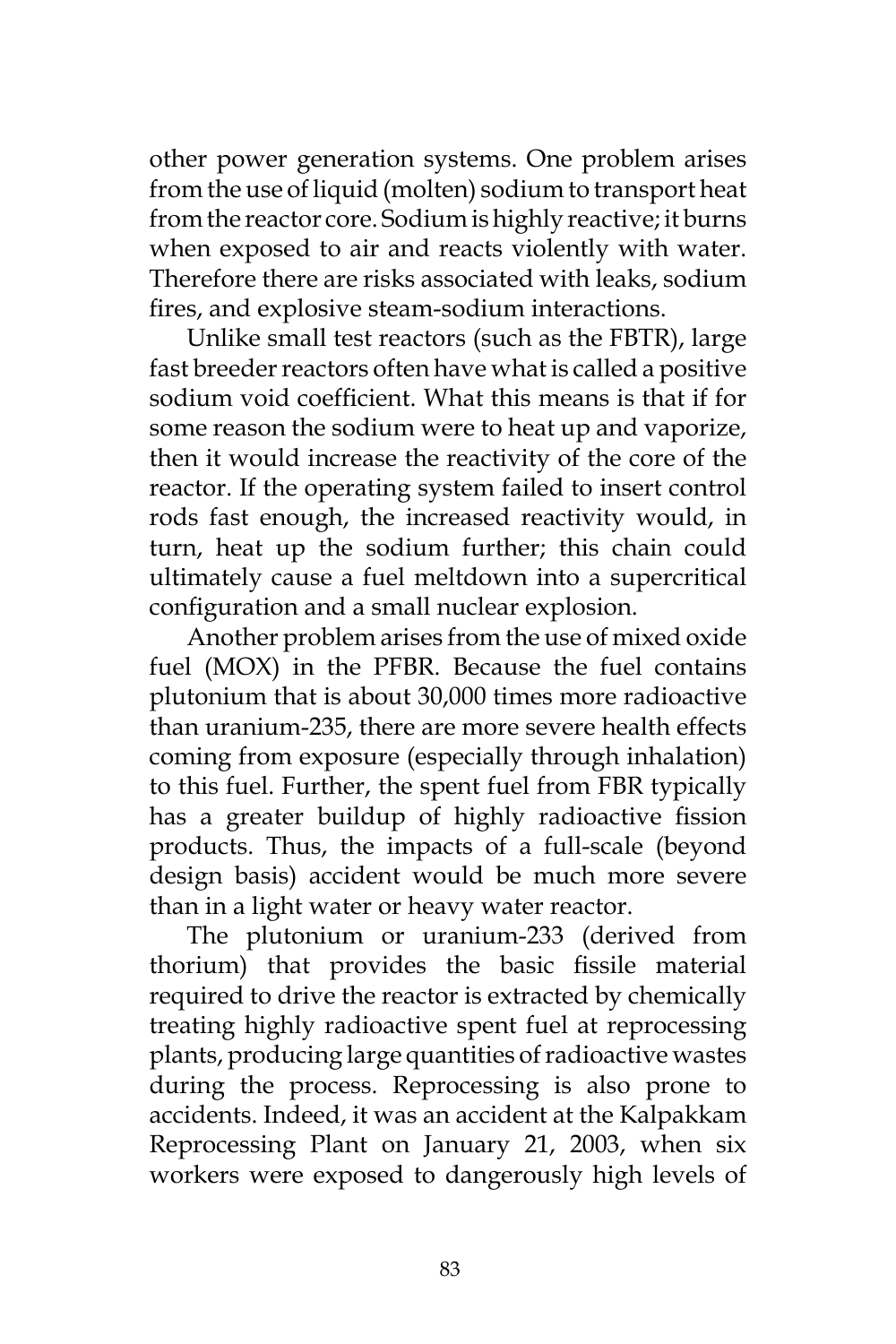radiation, that has been described by the director of the Bhabha Atomic Research Centre as "the worst accident in radiation exposure in the history of nuclear India."

Reprocessing is also expensive. Based on the budgets allotted to the most recently constructed reprocessing plant at Kalpakkam, which is to serve as a standard design for future plants, we estimate that the cost of reprocessing each kilogram of spent fuel would be approximately Rs. 26,000 (approx. \$600) with assumptions favourable to reprocessing, and close to Rs. 30,000 (approximately \$675) under other assumptions.4 These costs are lower than the corresponding figures for reprocessing plants in Europe, the United States, and Japan. As in their case, however, it is unlikely to be an economically viable method of waste disposal.

Since the fuel for breeder reactors is obtained through reprocessing, it will increase the costs of producing electricity at these reactors. There are further reasons to expect that electricity from breeder reactors will be very expensive. First, due to greater safety requirements, breeder reactors tend to cost more to construct than water moderated thermal reactors. The same also goes for associated fuel fabrication plants. Finally, as mentioned earlier, these reactors use molten sodium as coolant. Sodium is opaque and cannot be exposed to air or water. Hence, operating such reactors requires extensive precautions and even minor maintenance tasks become difficult. Thus, in comprison with other reactors, breeders will be capitalintensive, be fuelled at greater expense, and will have higher operations and maintenance costs, all of which will make electricity from these reactors costly.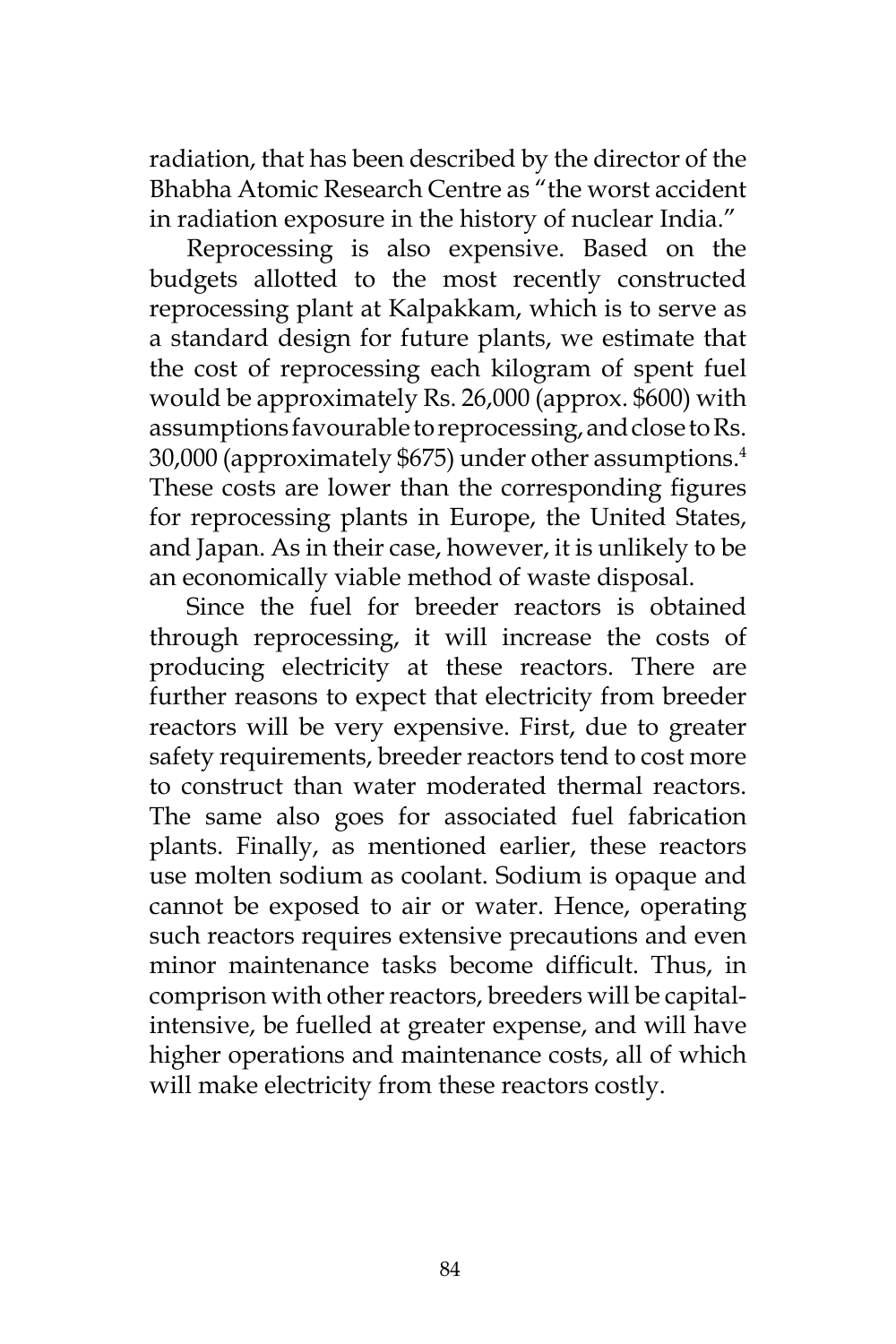## **EXPENSIVE POWER**

Though perhaps not as costly as electricity from breeder reactors, electricity from the DAE's existing reactors has not been cheap either, especially in comparison with the staple source of electricity in India, namely coal-based thermal power. Since nuclear reactors clearly were much more expensive than thermal plants, the DAE's strategy was to compare nuclear power costs with thermal power plants that were situated far away from coal mines, thereby increasing the transport cost of coal and thus the fuelling costs of thermal power.

In 1958, Bhabha projected "the contribution of atomic energy to the power production in India during the *next 10 to 15 years*" and concluded that "the costs of [nuclear] power [would] compare *very favourably* with the cost of power from conventional sources in many areas" (emphases added). The "many areas" referred to regions that were remote from coalfields, which was estimated as 600 kilometers (km) in the early days. By the 1980s the DAE had changed this distance and stated that the cost of nuclear power "compares quite favourably with coal-fired stations located 800 km away from the pithead and in the 1990s would be even cheaper than coal fired stations at pithead." This projection was not fulfilled, and a 1999 NPC internal study came to the less optimistic conclusion that the "cost of nuclear electricity generation in India remains competitive with thermal [electricity] for plants located about 1,200 km away from coal pit head, when full credit is given to long-term operating cost, especially in respect of fuel prices."

Even this claim does not stand up to analysis. The costs of generating electricity at the Kaiga atomic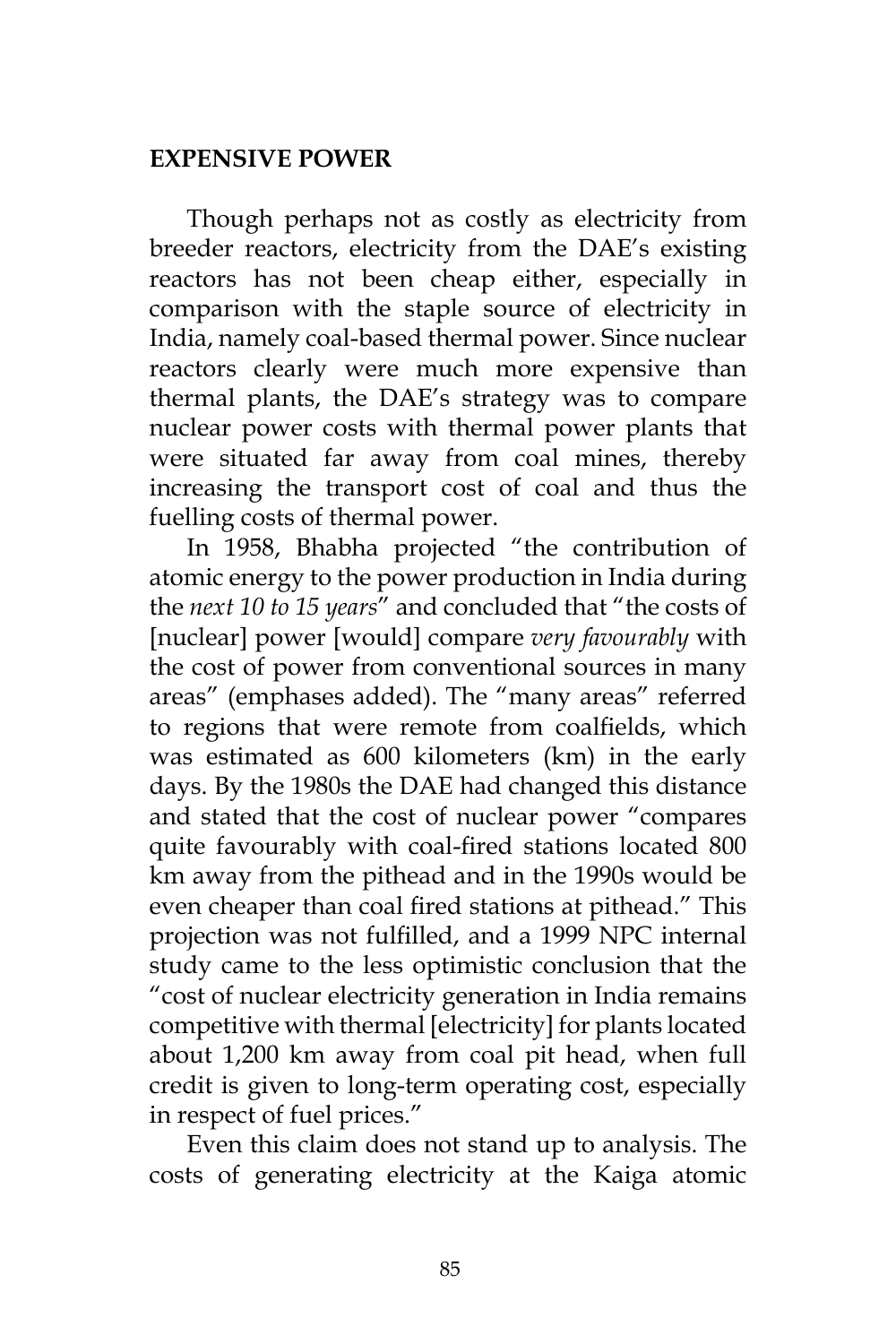power station and the Raichur Thermal Power Station (RTPS) VII—both plants of similar size and vintage have been compared using the standard discounted cash flow methodology.**<sup>5</sup>** The coal for RTPS VII was assumed to come from mines that were 1,400 km away. The nuclear reactors were assumed to have an economic lifetime of 40 years (as against a much longer radioactive lifetime), but the coal plants were assumed to have an economic lifetime of only 30 years. The comparison showed that nuclear power would be competitive only with unrealistic assumptions; for a wide range of realistic parameters, nuclear power is significantly more expensive. These results are summarized in Figure 1, which shows levelized cost (the bare generation cost which does not include other components of electricity tariff like interest payments and transmission and distribution charges) of Kaiga I and II (operating nuclear reactors), Kaiga III and IV (nuclear reactors under construction; projected costs), and the Raichur VII (operating coal fueled thermal plant) as a function of the real discount rate (a measure of the value of capital after taking out the effects of inflation) at 80 percent Capacity Factor.



**Figure 1. Levelized Cost of Electricity from Different Power Plants**.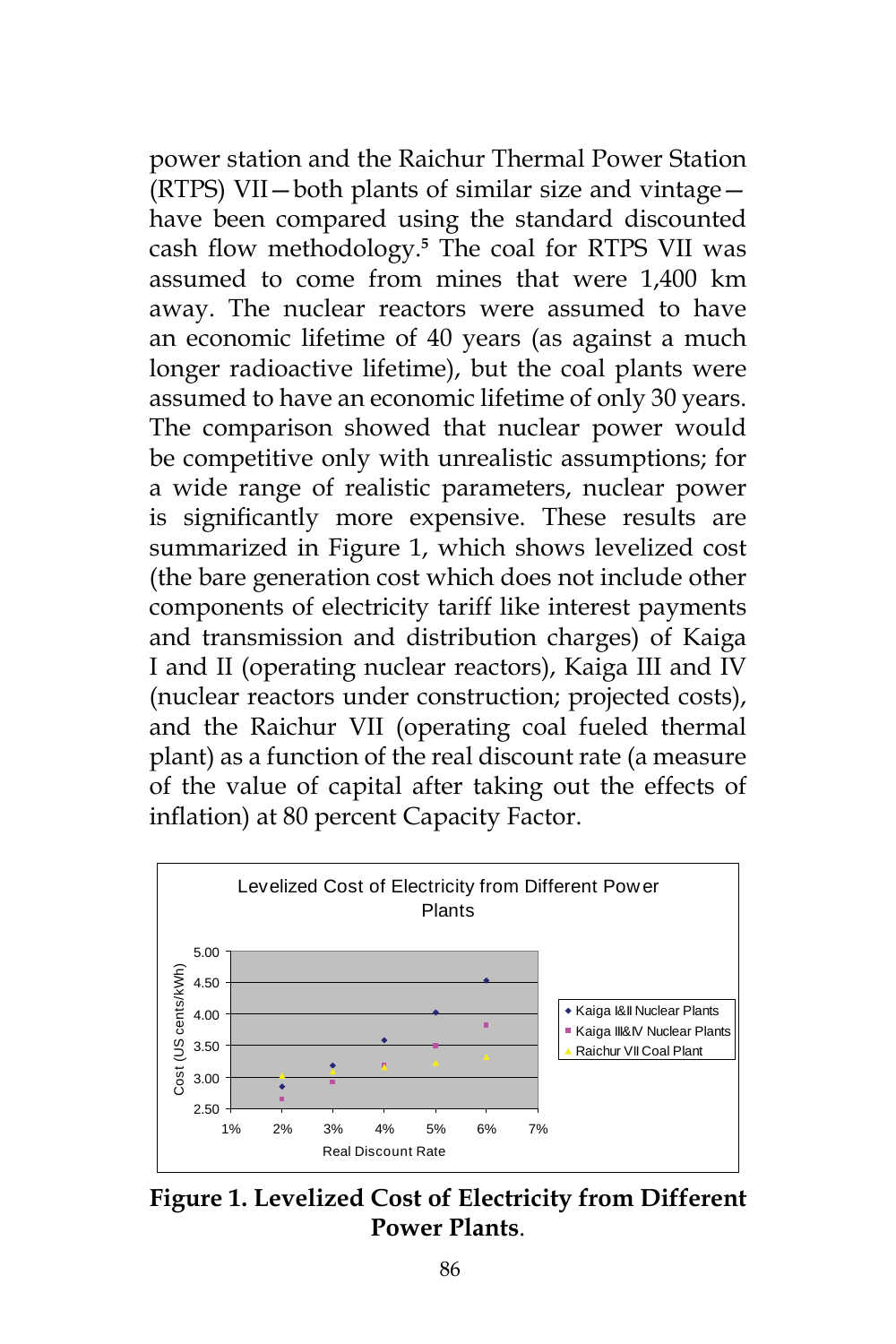One particularly key variable is the discount rate, a measure of the value of capital. Nuclear power, because of its capital intensive nature, is competitive only for low discount rates. In a country where there are multiple demands on capital for infrastructural projects, including for electricity generation, such low discount rates are not realistic. The electricity sector in India, as elsewhere, is being reorganized to make it more economically viable. The 2003 national Electricity Act emphasizes competition as the basis for energy policy. The nuclear establishment has so far managed not to be put to the economic test, but this state of affairs could change.

This economic comparison is based largely on assumptions favorable to nuclear power. In particular, following the methodology adopted by the DAE, we have not included the costs of dealing with radioactive wastes from nuclear power. Since there is no credible solution to the problem of radioactive waste, the best that can be done is short-term management. The DAE treats spent nuclear fuel by reprocessing it and segregating the waste into different categories on the basis of their radioactivity. As mentioned earlier, reprocessing is expensive. If our estimate of the cost of reprocessing in India is included in the tariff for nuclear power, it would increase the unit cost by roughly 1 percent. This would make it even more expensive than thermal power from coal.

Neither does the comparison include any provision for insurance liability against accidents since the government has not required that of nuclear power plants. In the United States, private companies considering the construction of nuclear reactors were concerned that such an accident would likely bankrupt them and tried to get insurance coverage. No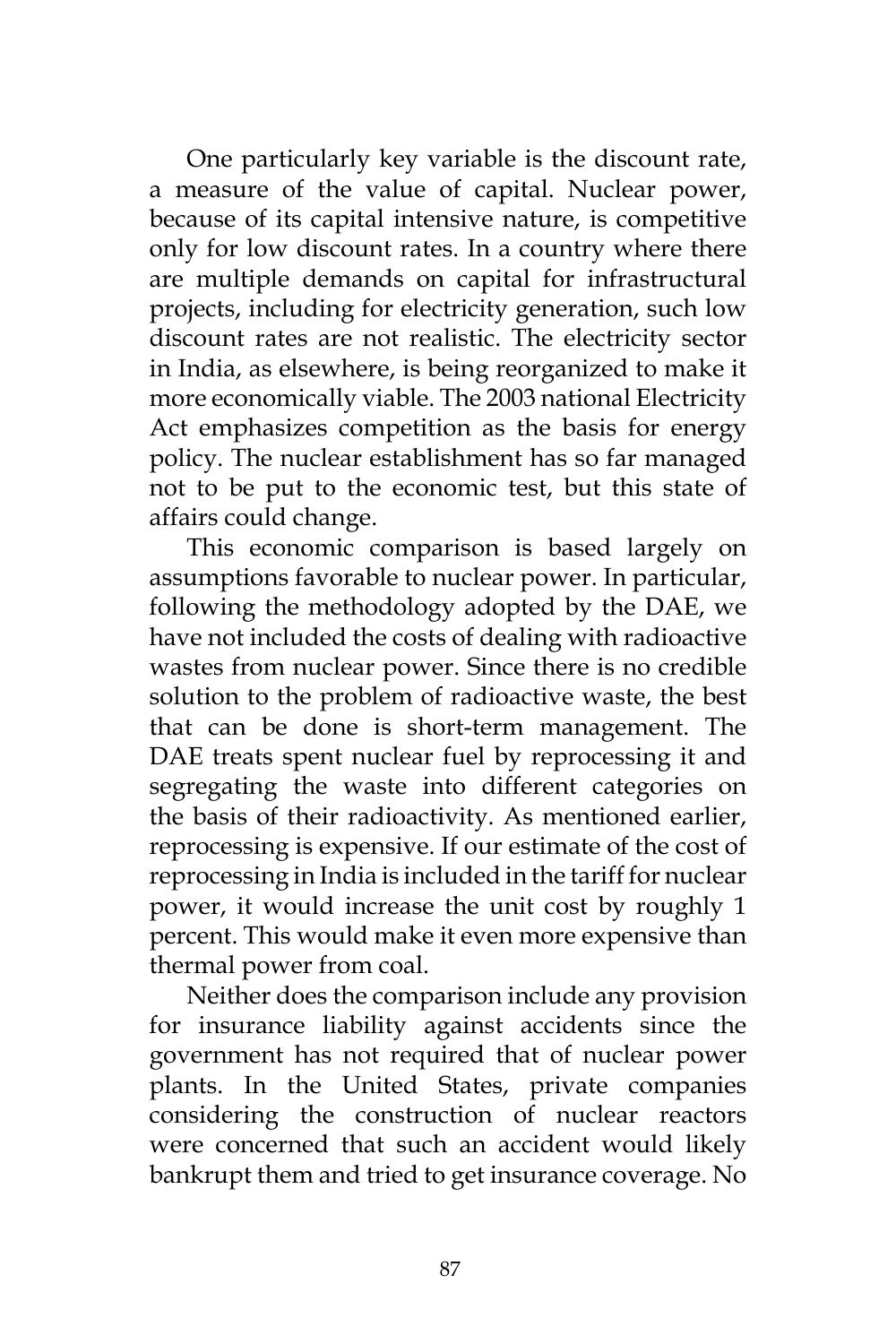insurance company was willing to take on the risk of indemnifying against such a huge liability, nor could they commit to pay beyond their own resources. The U.S. Congress had to introduce the Price-Anderson act that allowed the Government to act as the ultimate insurer, offering in essence a subsidy to the nuclear industry. Such subsidies are not included in the quoted economic costs of nuclear power.

In India, the assumption seems to be that in the event of an accident, the government would deal with the consequences. There is not even the minimal insurance requirement that the Price-Anderson act imposes upon nuclear utilities. Including those requirements would only make nuclear power even less economical in India. However, this is, in part, the result of the NPC being a government-owned company. It is by no means clear what would happen if private companies were to start building or operating nuclear reactors.

## **ACCIDENTS AND INCIDENTS**

There is reason, though, to be concerned about the safety of the DAE's reactors. Practically all the nuclear reactors and other facilities associated with the nuclear fuel cycle operated by the DAE have had accidents of varying severity. Other facilities associated with the nuclear fuel cycle also have had accidents. These are euphemistically described as incidents by nuclear establishments around the world in order to mollify justified public concerns. One can barely imagine the consequences of a Chernobyl-like accident involving the release of large quantities of radioactive materials in a densely populated country like India.

The observed safety problems seem to be systemic. In 1995 the AERB, which is supposed to oversee the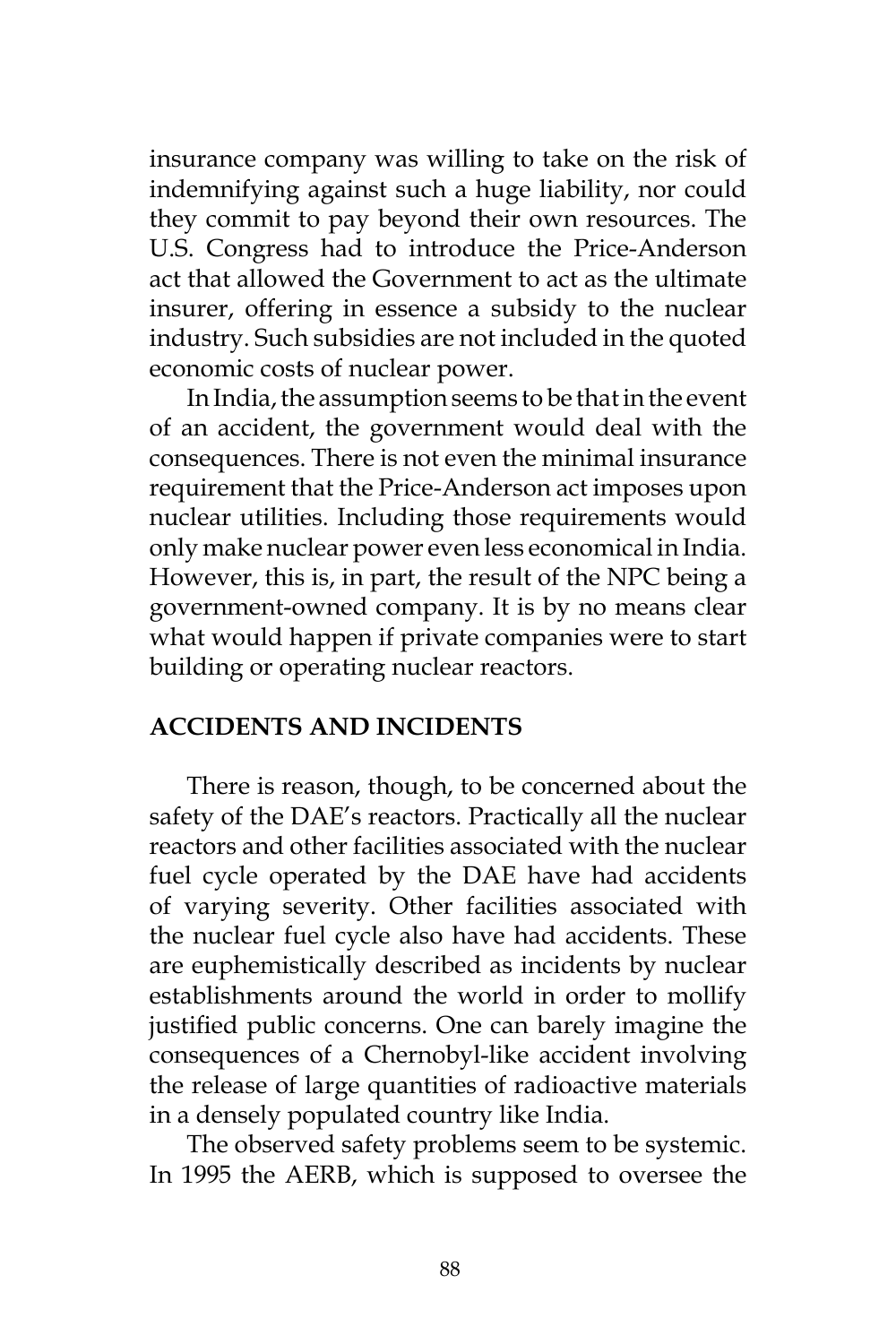safe operation of all civilian nuclear facilities, produced a detailed report that identified 134 safety issues, of which about 95 were considered "top priority." It is of greater concern that many of these problems had been identified in earlier DAE evaluations in 1979 and 1987 as items requiring "urgent action" but had not been addressed. Not surprisingly, the DAE has kept the AERB report a secret. Even now, not all of these safety issues have been addressed.

The most serious of the accidents at a nuclear reactor in India occurred on March 31, 1993, when two blades in the turbine generator of the first unit of the Narora Atomic Power Station snapped under accumulated stress and caused a major fire in the turbine room, nullifying all electrical safety systems. What saved the reactor from a potential meltdown was the timely action of some technicians, who flooded the reactor with a solution containing boron, a neutron absorber. This was considered "a last-level protection in the event of a prolonged station power blackout."

What is really cause for concern in the case of the Narora accident is that it came after the DAE had been warned by the manufacturer of the turbine blades that they were susceptible to fatigue failure. But the DAE ignored the warning. Further, at least two of the DAE's reactors had experienced major fires in the preceding decade: the Rajasthan 2 reactor in 1985 and the Kakrapar 1 reactor in 1991. In the latter, the fire led to a complete loss of emergency diesel power and a partial loss of D.C. power supply. And, finally, the DAE had ignored what reactor designers around the world had learned from the 1975 fire at the Browns Ferry nuclear plant in the United States: Always put electric cabling to emergency shut down and cooling systems in separate fire proof channels.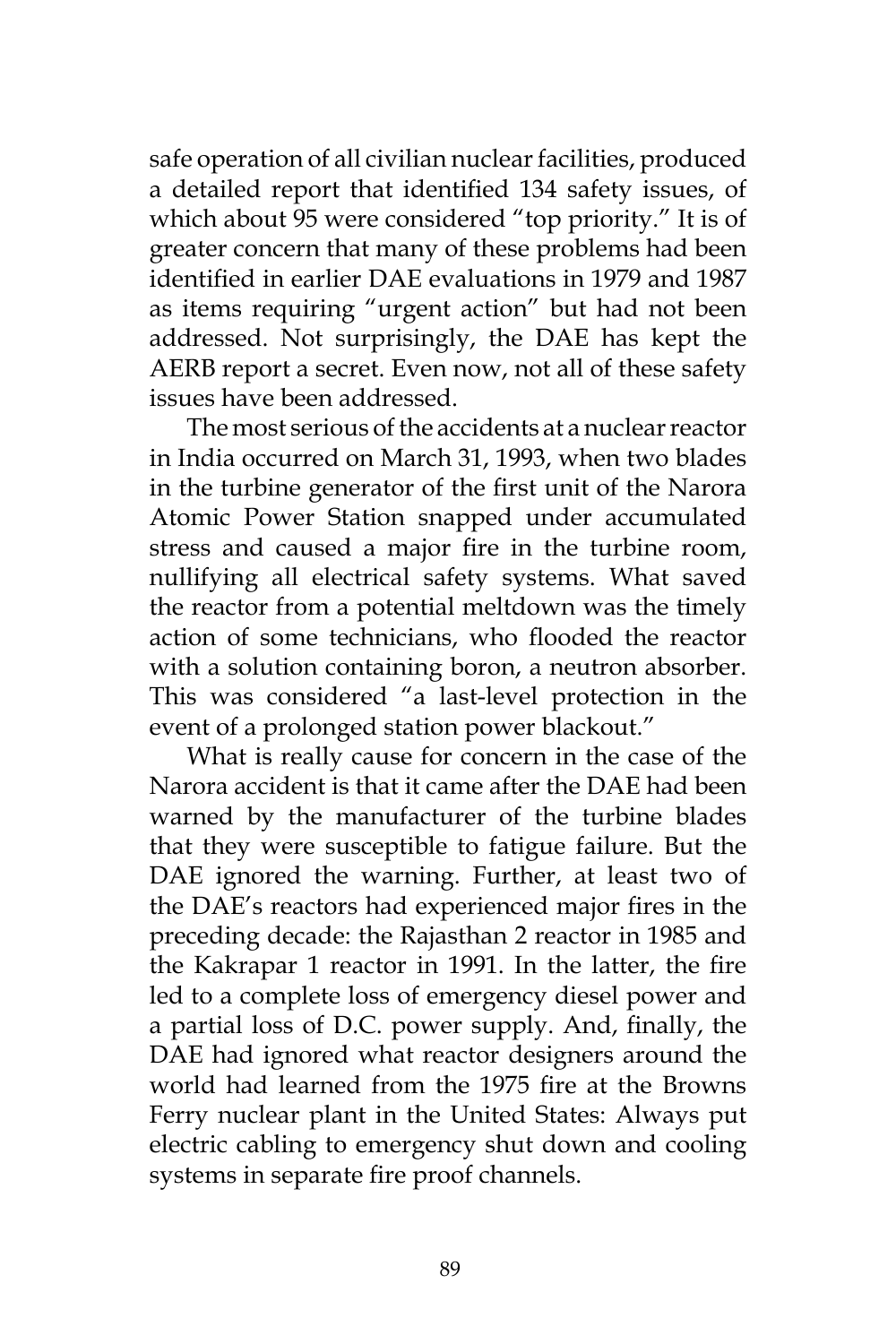A further source of concern is that, as mentioned earlier, the AERB, which is supposed to oversee the safe operation of all civilian nuclear facilities, is not independent of the DAE. This is compounded by the AERB's lack of technical staff and testing facilities. As A. Gopalakrishnan, a former chairman of the AERB, has observed,

95 percent of the members of the AERB's evaluation committees are scientists and engineers on the payrolls of the DAE. This dependency is deliberately exploited by the DAE management to influence, directly and indirectly, the AERB's safety evaluations and decisions. The interference has manifested itself in the AERB toning down the seriousness of safety concerns, agreeing to the postponement of essential repairs to suit the DAE's time schedules, and allowing continued operation of installations when public safety considerations would warrant their immediate shutdown and repair.

Elsewhere, Gopalakrishnan has pointed to an example of direct interference from the AEC. This was in the context of the collapse of the Kaiga containment dome that was mentioned earlier.

When, as chairman, I appointed an independent expert committee to investigate the containment collapse at Kaiga, the AEC chairman wanted its withdrawal and matters left to the committee formed by the NPC [Managing Director]. DAE also complained to the [Prime Minister's Office] who tried to force me to back off.

All of this suggests that the DAE is not an organization that can avoid accidents at its nuclear facilities reliably. Since generating nuclear power involves a complex technology where events can spin out of control in a very short time, even seemingly minor accidents should be cause for serious concern.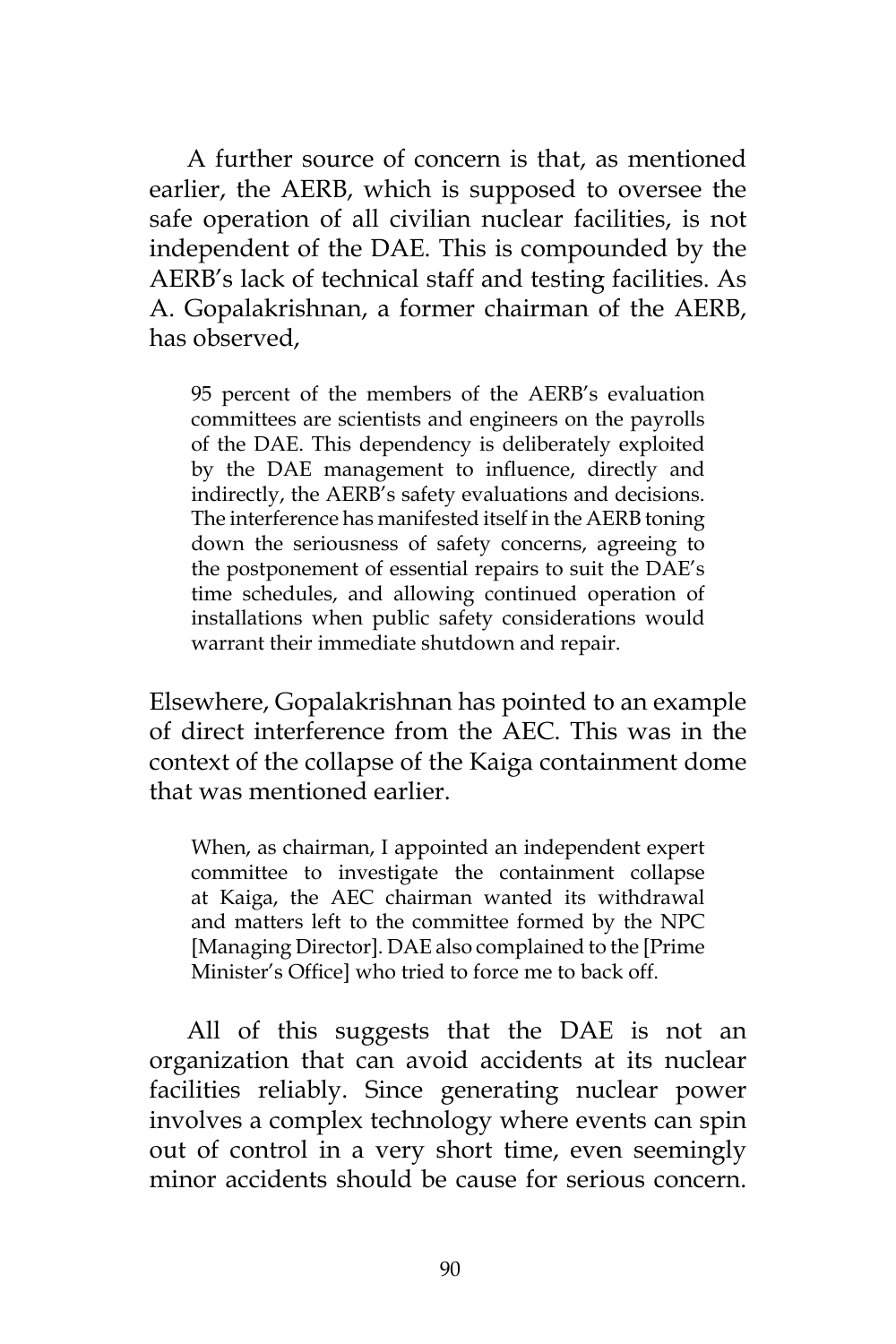In studying the safety of nuclear reactors and other hazardous technologies, sociologists and organization theorists have come to the pessimistic conclusion that serious accidents are inevitable with such complex high-technology systems.<sup>6</sup> The character of these systems makes accidents a "normal" part of their operation, regardless of the intent of their operators and other authorities. In such technologies, many major accidents have seemingly insignificant origins. Because of the complexities involved, all possible accident modes cannot be predicted and operator errors are comprehensible only in hindsight. Adding redundant safety mechanisms only increases the complexity of the system allowing for unexpected interactions between subsystems and increasing new accident modes. All of this means that there is no way to ensure that reactors and other nuclear facilities will not have major accidents.

## **NUCLEAR POWER, CLIMATE CHANGE, AND THE ENVIRONMENT**

A new argument in support of nuclear power that has become common is in the context of increasing global warming. Pro-nuclear advocates have offered nuclear power as a solution to global warming, and, given the gravity of the likely impacts of impending climate change, it is not surprising that many have started looking at it more favourably. Flailing nuclear establishments around the world, including India's, have grabbed this second opportunity and made claims for massive state investments in the hope of resurrecting an industry that has largely collapsed due to its inability to provide clean, safe, or cheap electricity. Some in the United States and elsewhere also have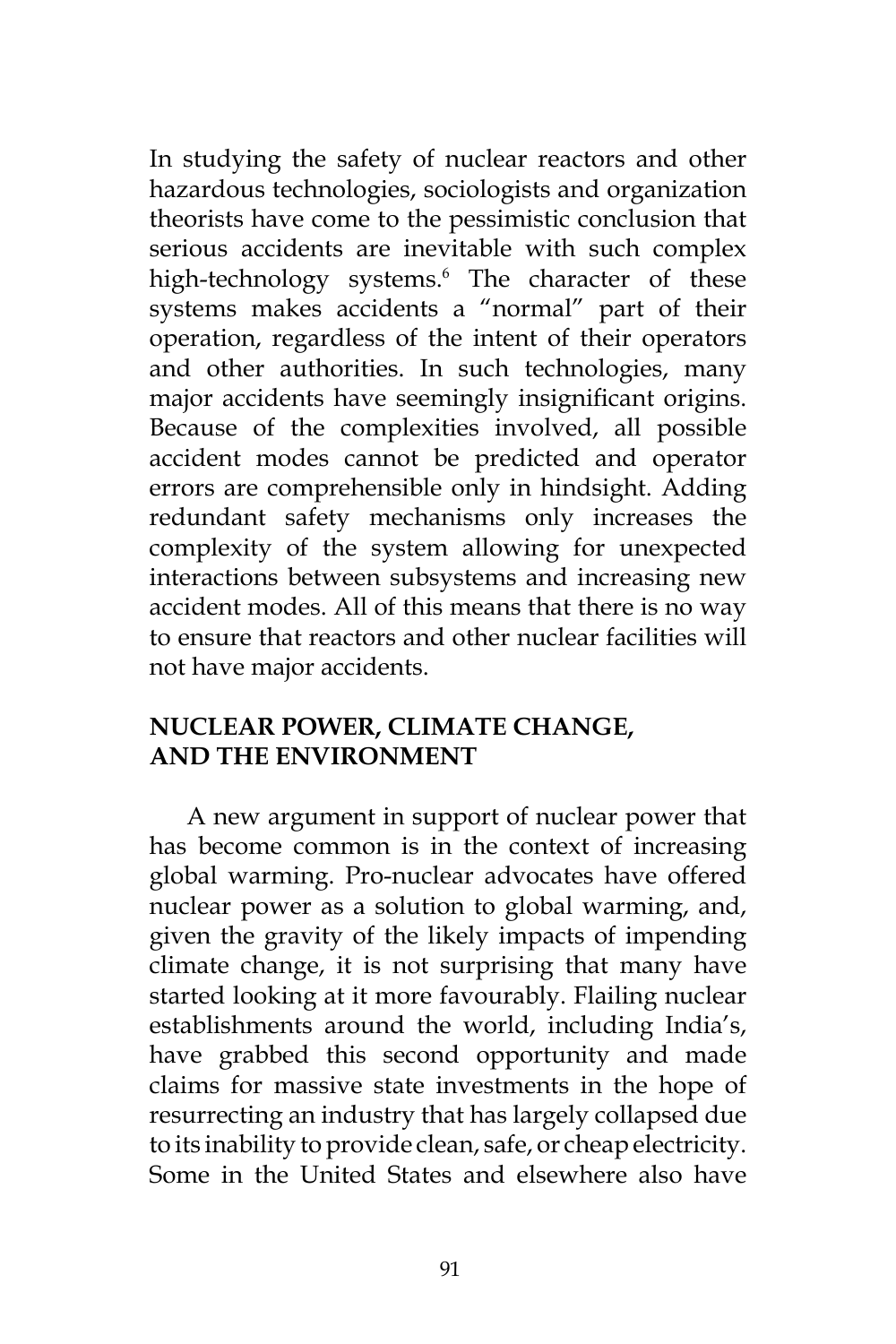argued that India should be helped with technology and uranium to expand its nuclear sector so that it could decrease its greenhouse gas (GHG) emissions.

Two implicit but flawed assumptions underlie such claims about the significance of nuclear energy in controlling climate change. The first is that climate change can be tackled without confronting and changing Western, especially American, patterns of energy consumption—the primary causes and continuing drivers for unsustainable increases in carbon emissions and global warming. This is impossible; global warming cannot be stopped without significant reductions in the current energy consumption levels of Western/developed countries. Efforts by various developing countries, especially by elites within such countries, to match these consumption levels only intensify the problem.

The second flawed assumption is that the adoption of nuclear power makes sense as a strategy to lower aggregate carbon emissions. A good example is Japan, a strongly pro-nuclear energy country. As Japanese nuclear chemist and winner of the 1997 Right Livelihood Award Jinzaburo Takagi showed, from 1965 to 1995 Japan's nuclear plant capacity went from zero to over 40,000 MW. During the same period, carbon dioxide emissions went up from about 400 million tons to about 1200 million tons. In other words, increased use of nuclear power did not really reduce Japan's emission levels. The massive expansion of nuclear energy, then, was not motivated by a desire to reduce emissions. If indeed Japan was sincere about doing that, it would have adopted very different strategies.

There are two reasons why increased use of nuclear power does not necessarily lower carbon emissions. First, nuclear energy is best suited only to produce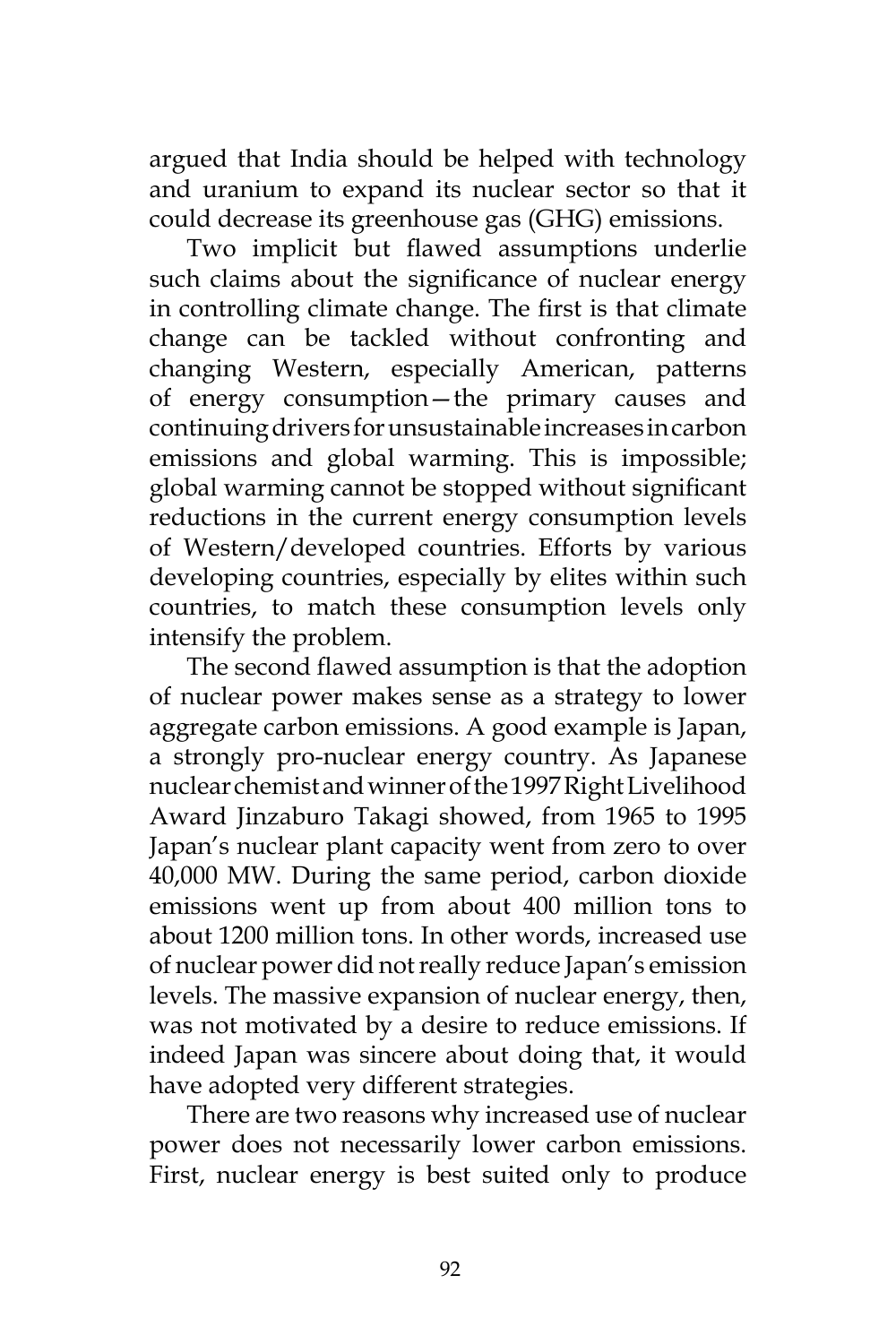baseload electricity, which only constitutes a fraction of all sources of carbon emissions. Other sectors of the economy where carbon dioxide and other greenhouse gases are emitted, such as transportation, cannot be operated using electricity from nuclear reactors. This situation is unlikely to change anytime soon.

A second and more fundamental reason is provided by John Byrnes of the University of Delaware's Center for Energy and Environmental Policy, who observes that nuclear technology is an expensive source of energy and can be viable economically only in a society that relies on increasing levels of energy use. Nuclear power tends to require and promote a supplyoriented energy policy and an energy intensive pattern of development, and thus, in fact, indirectly adds to the problem of global warming.

As with Japan, nuclear power is unlikely to make much difference to carbon emissions from India. Just about every study on the subject has identified a host of other measures that are far more viable economically. These include running Indian coal plants better, including the use of coal washing and possibly more advanced combustion methods; increased energy efficiency measures in the domestic sector; and improving Indian energy intensity (energy consumption per unit of gross domestic product [GDP]). Increased investment on nuclear power only diverts attention and finances away from these measures.

The other choice that the Indian government has to make is whose electricity needs are met first. As energy analysts like Jose Goldemberg have argued, development and the mitigation of poverty require that energy services be directed deliberately and specifically toward the needs of the poor. Installing a centralized nuclear reactor or thermal plant and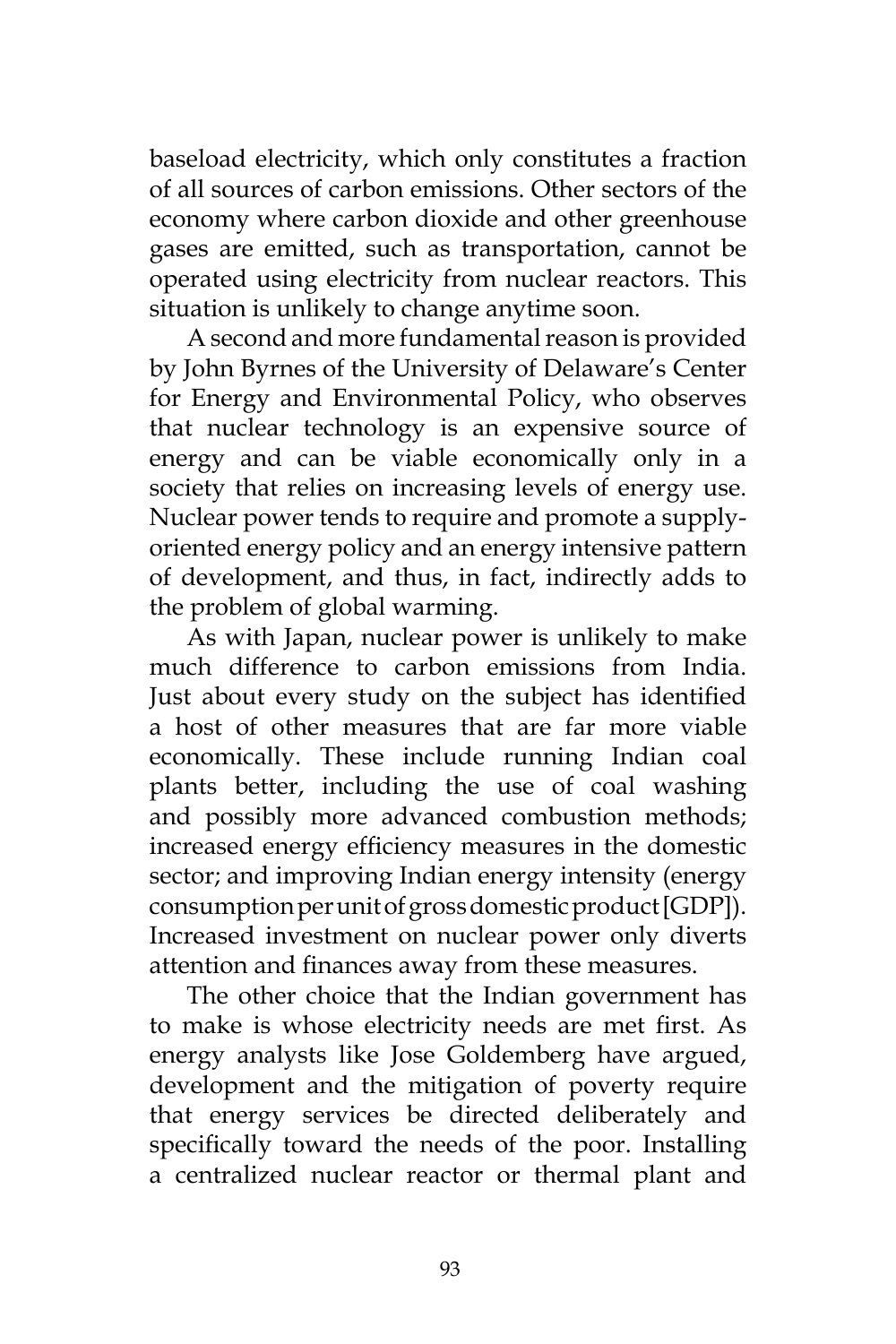extending the grid to cover distant villages is an inefficient way of providing lighting to the primarily rural societies that characterize India, as they do most developing countries. Such communities are better served by distributed renewable energy systems based on a number of different technologies and sources such as micro hydel plants, windmills, photovoltaics, and biomass-based power.

Climate change may be a grave danger confronting humanity, but it should not blind us to other environmental hazards. Nuclear power is unique in many ways. One environmental consequence peculiar to nuclear power is that, among all electricity generating technologies, it alone produces waste that stays radioactive for tens of thousands of years, posing a potential health and environmental hazard to thousands of future generations. This is clearly iniquitous, since these generations would bear the consequences while we use the electricity generated by these reactors. Ethical dilemmas aside, no technology that generates such long lived radioactive wastes can be considered environmentally sustainable.

Further, different stages of the nuclear fuel chain release large quantities of radioactive and other toxic materials into the biosphere. Thus, claims of nuclear energy being environment friendly are absolutely baseless, and it should be considered a polluting source of electricity generation, albeit in a different way from fossil fuels.

# **NUCLEAR POWER AND THE INDO-U.S. NUCLEAR DEAL**

The above history of unachieved promises explains why the demands from the DAE and other nuclear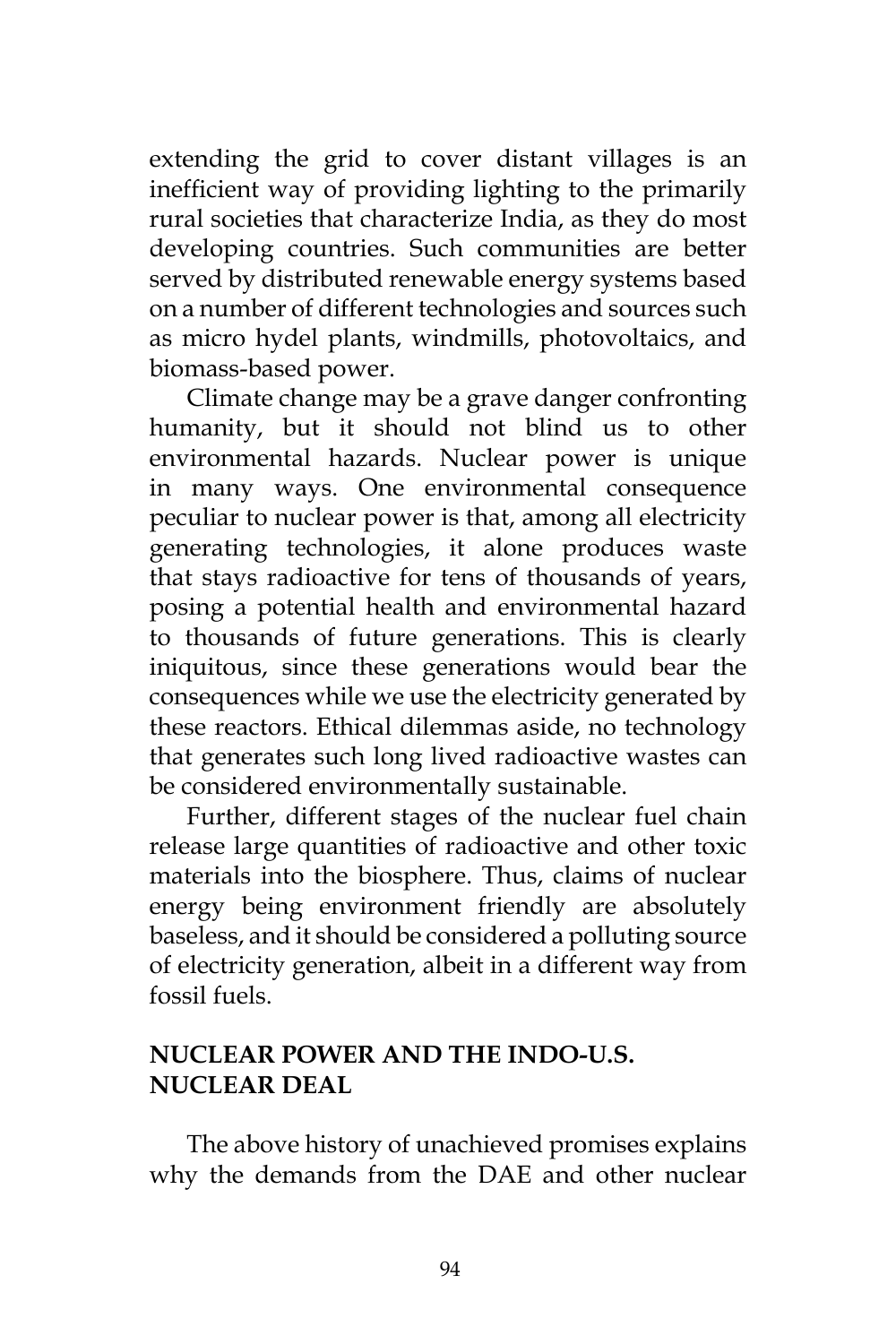advocates to gain access to international nuclear markets have became louder and louder over the last decade. It is only with external help that the DAE can ever hope to grow rapidly. That is one primary motivation for the Indian commitment in the July 2005 agreement to separate its nuclear program into a civilian and a military one, which goes against its historical policy: India so far has refused to allow international inspections at any of its indigenously constructed reactors.

The other pressure driving this deal has been the DAE's failure to plan for an adequate supply of fuel for even the existing nuclear reactors. Apart from two very old imported U.S. reactors, Tarapur I and II, India relies on its domestic uranium reserves to fuel its nuclear reactors. As of May 2006, the total electric capacity of India's power reactors that were domestically fuelled was 2,990 MW—this includes the Rajasthan 1 and 2 reactors which are under safeguards but have to be fuelled by domestic uranium. At 80 percent capacity, all these reactors would require about 430 tons of natural uranium fuel per year. The weapons plutonium production reactors, CIRUS and Dhruva, consume about another 35 tons of uranium annually. The uranium enrichment facility would require about 10 tons of natural uranium feed a year. Thus, the total current requirements are about 475 tons of domestic natural uranium per year.

We estimate India's current domestic uranium production to be less than 300 tons/year, well short of its needs. It has had to rely on stocks of previously mined and processed uranium to meet the shortfall. But this might run out very soon. This was evident in the statement from an unnamed official to British Broadcasting Corporation soon after the U.S.-India deal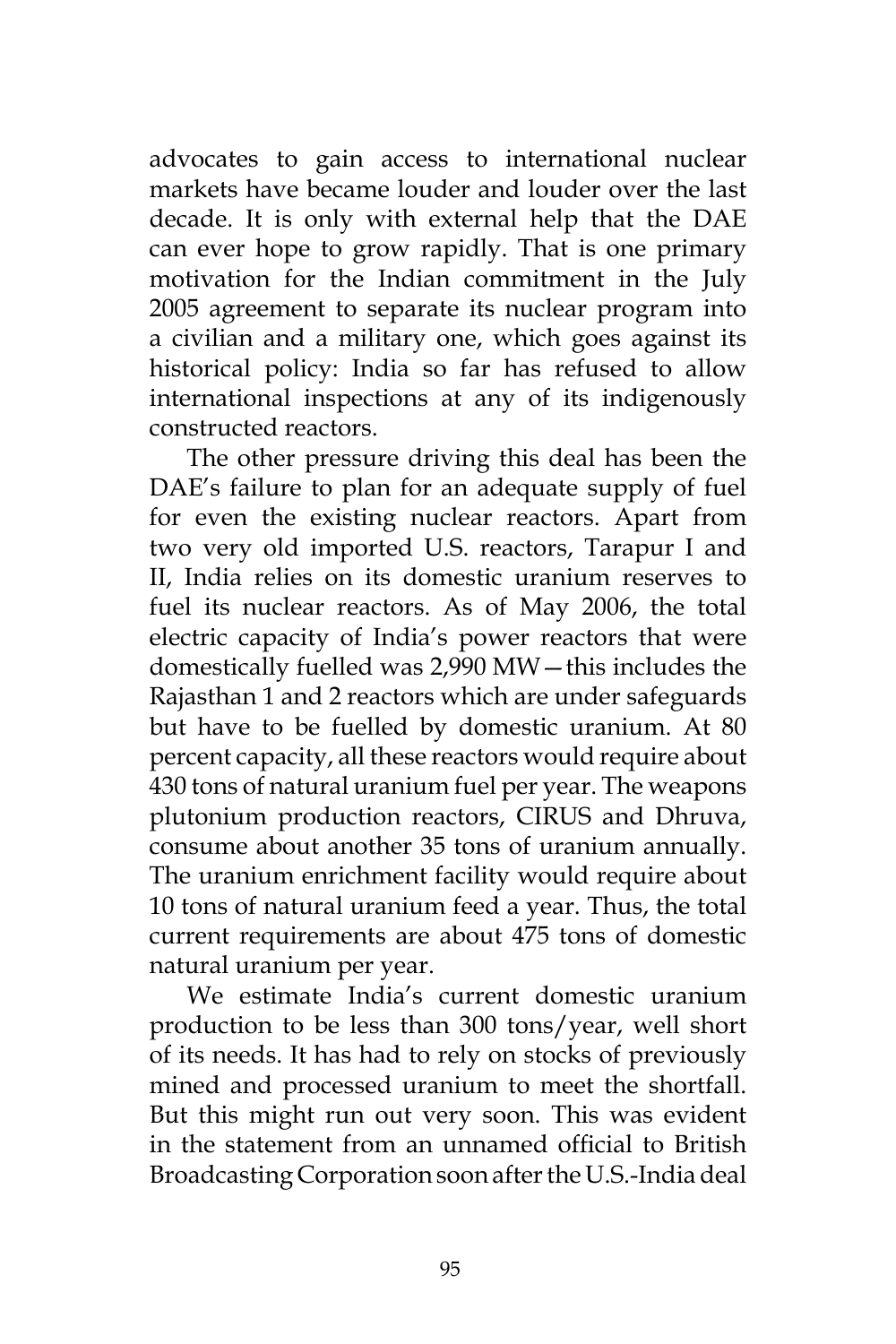was announced, when he said: "The truth is, we were desperate. We have nuclear fuel to last only till the end of 2006. If this agreement had not come through, we might as well have closed down our nuclear reactors and, by extension, our nuclear programme."

The DAE has been trying desperately to open new uranium mines in the country. But it has been met with stiff public resistance everywhere. This local resistance stems from the widely-documented impacts of uranium mining and milling on public and occupational health. Nevertheless, it is quite likely that such public opposition will be steamrolled, and new mines and mills opened. However, even this expansion is unlikely to satisfy the uranium requirements of the nuclear program in the short to medium term.

While it is undeniable that for the DAE to meet its goals it will require external help, it is by no means clear that access to international nuclear technology will make a significant difference to nuclear power in India. Though the DAE's nuclear reactor construction has been marked with time and cost overruns, overnight construction costs still are comparable to, if not cheaper than, reactors sold on the international market, primarily because of lower labor costs but also because licensing requirements are easier to deal with. In the case of French reactors which are typical of Western supplied power plants, M. R. Srinivasan, former head of the DAE, has stated that, "Recent cost projections show that if an LWR were to be imported from France, the cost of electricity would be too high for the Indian consumer. This is because of the high capital cost of French supplied equipment." Unless foreign countries offer cheap loans to allow for the purchase of imported reactors, India is unlikely to be able to afford them. This is unlikely to be a viable way for a large scale expansion of nuclear power.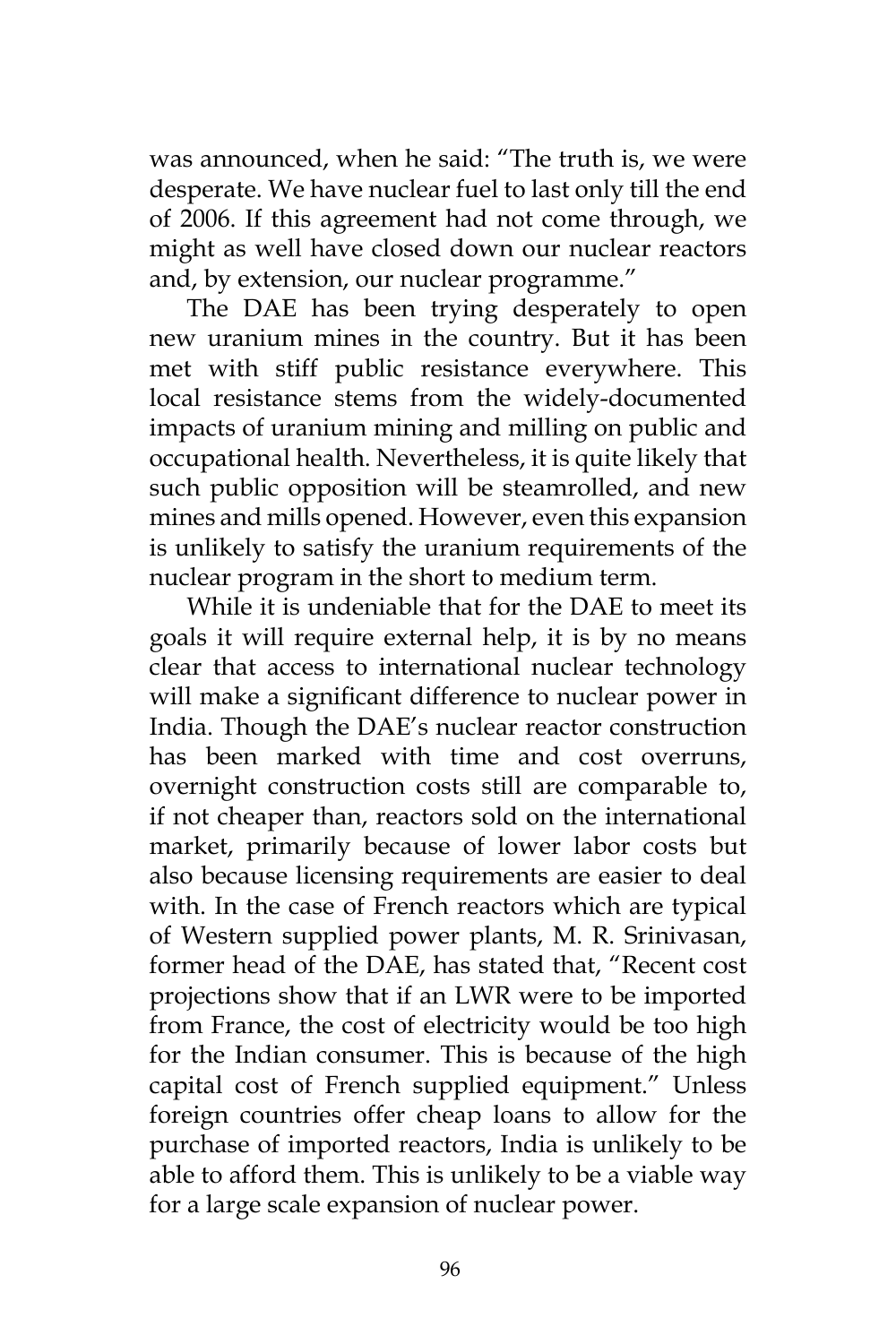# **CONCLUSIONS**

The experience of over 50 years of experimentation with nuclear power in India and elsewhere demonstrates that it cannot be considered a safe, economical, or environmentally sustainable source of electricity. Despite continued government patronage and much media hype, atomic energy is unlikely to be a major source of electricity for India. There are many who believe India and other countries would be better off giving up this costly and dangerous technology and finding ways of generating electricity that do not threaten their future or their environment.

It is testimony to the political power of the Department of Atomic Energy that it has continued to be the beneficiary of government largesse for decades, while producing so little electricity and that, too, at enormous cost. The only viable explanation for this lies in the DAE's role in designing nuclear weapons and producing the fissile material (plutonium and enriched uranium) to make them.<sup>7</sup> The DAE has, of course, realized that this—namely, the ability to produce fissile material—is the real source of its political power. This is why it has sought strenuously over the course of the negotiations of the Indo-U.S. nuclear deal to keep as large a part of its complex as possible outside of safeguards. As we have elaborated elsewhere, the deal will allow for the retention of a substantial capacity for the production of nuclear weapons useable material.<sup>8</sup> Thus, if it comes through, the nuclear deal will give a new lease on life to a flailing atomic energy establishment that is involved both in the production of an undesirable source of electricity and in the production of even less desirable nuclear weapons.